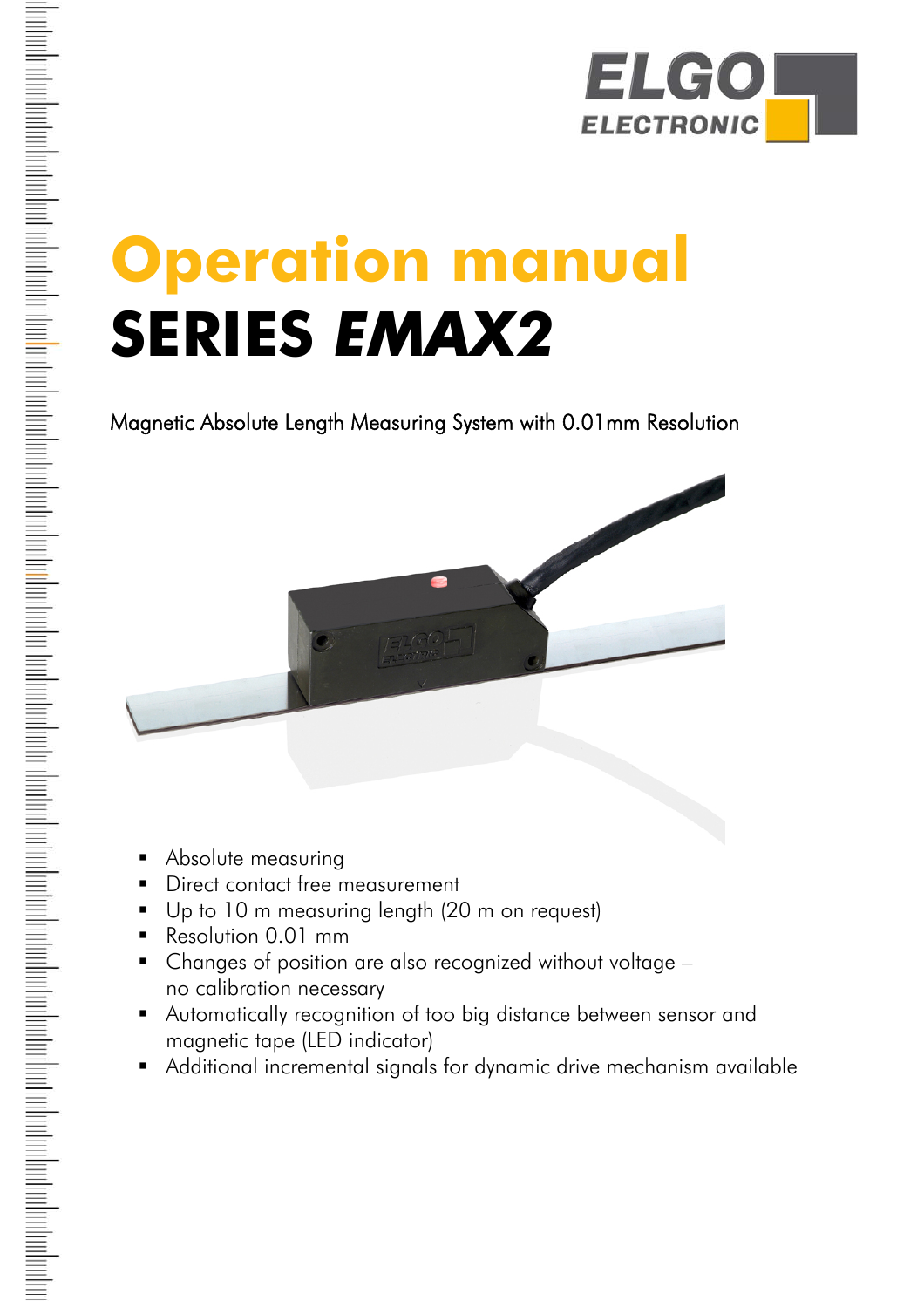

| 1              |  |
|----------------|--|
| 1.1            |  |
| 1.2            |  |
| 1.3            |  |
| 1.4            |  |
| $\overline{2}$ |  |
| 2.1            |  |
| 3              |  |
| 3.1            |  |
| 3.2            |  |
| 3.3            |  |
| 4              |  |
| 4.1            |  |
| 4.2            |  |
| 5              |  |
| 5.1            |  |
| 5.2            |  |
| 5.3            |  |
| 5.4            |  |
| 6              |  |
| 6.1            |  |
| 6.2            |  |
| 6.3            |  |
| 6.3.1          |  |
| 6.3.2          |  |
| 6.3.3          |  |
| 6.3.4          |  |
| 6.3.5          |  |
| 6.3.6          |  |
| 6.3.7          |  |
| 6.3.8          |  |
| 7              |  |
| 7.1            |  |
| 7.1.1          |  |
| 7.1.2          |  |
| 7.1.3          |  |
| 7.1.4          |  |
| 8              |  |
| 8.1            |  |
| 9              |  |
| 9.1            |  |
| 9.2            |  |
| 9.3            |  |
| 10             |  |
| 11             |  |
| 12             |  |
| 13             |  |
|                |  |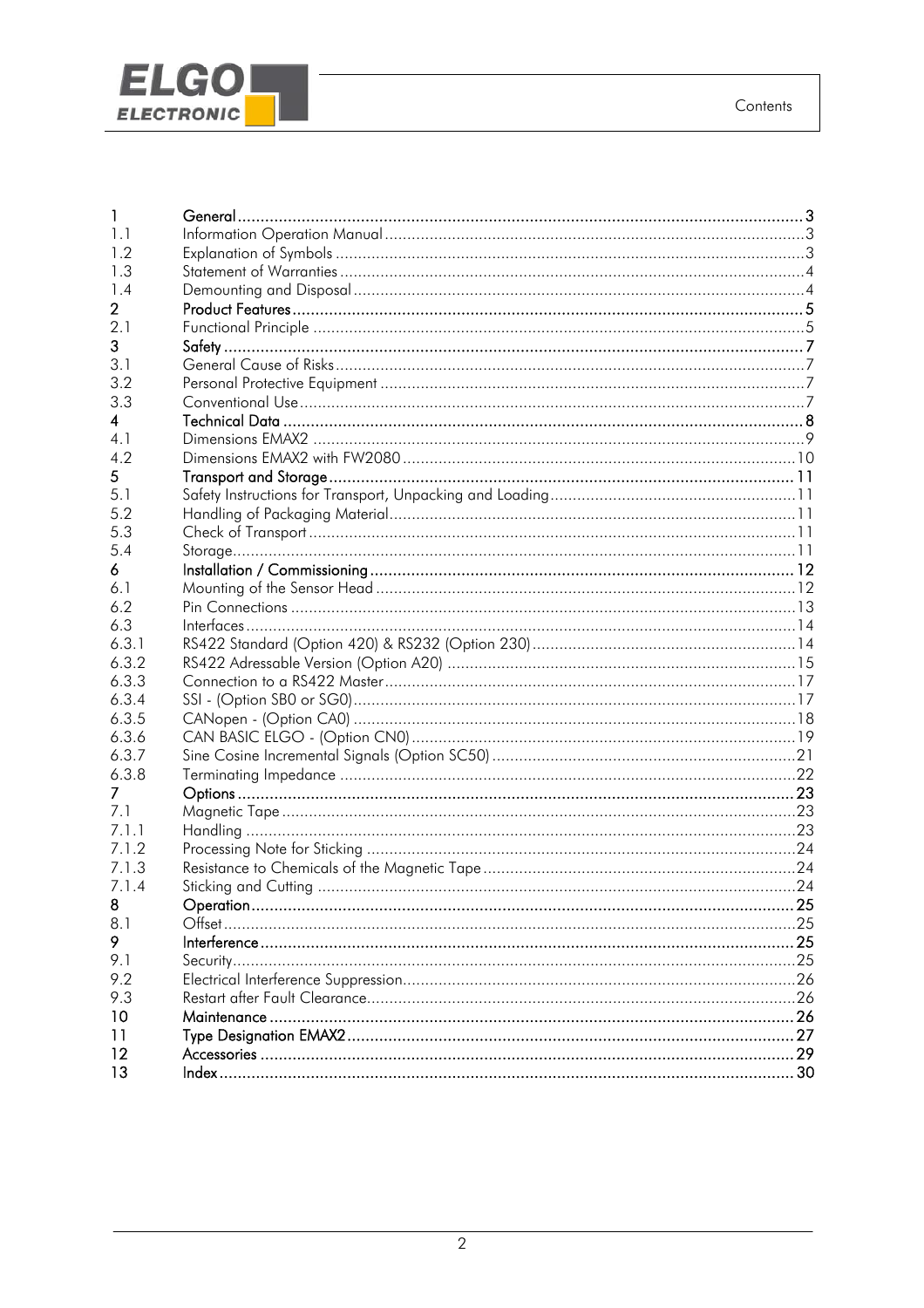<span id="page-2-0"></span>

# **1 General**

# **1.1 Information Operation Manual**

The manual contains important information regarding the handling of the indicator. For your own safety please note all safety warnings and instructions.

Precondition for safe operation is the compliance with the specified safety and handling instructions. Moreover, observe the existing local accident prevention regulation and general safety rules.

Please read the operation manual carefully before starting to work. The manual should be kept accessible at anytime. The illustrations in the manual are for better representation of the facts they are not necessarily to scale and can be slightly different to the actual construction.

# **1.2 Explanation of Symbols**

Warning notices are characterised by symbols in the operation manual. The notes will be introduced by signal words to express the magnitude of the danger.

Follow these advices in order to avoid accidents and injuries to persons and property.

#### Warning notices:





#### DANGER!

...marks perilous situations by electricity. By non-observance of the safety instructions the possibilities of death or severe injuries exist. The operations have to be carried out only by an electrician.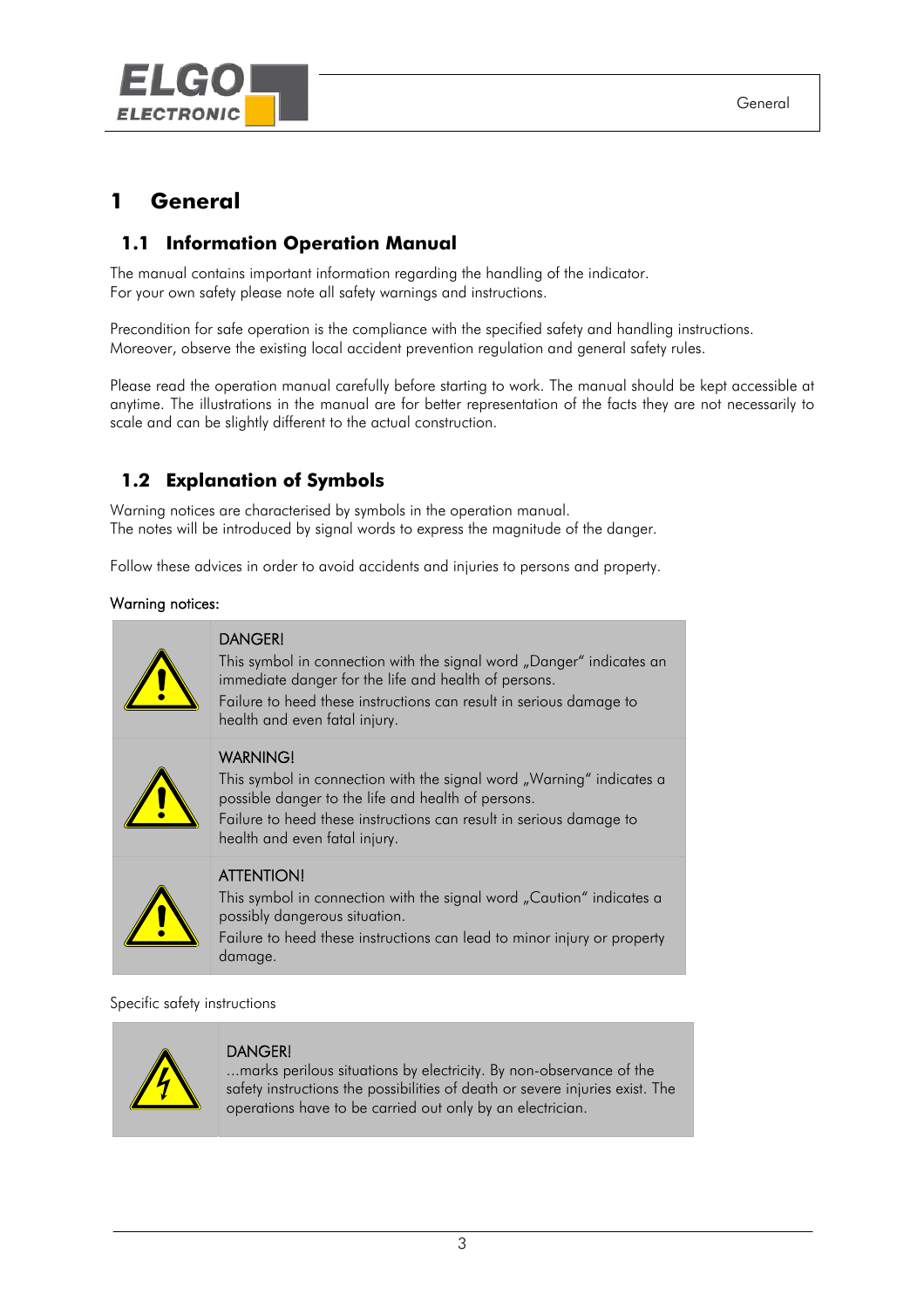<span id="page-3-0"></span>

#### Tips and recommendations:



#### NOTE!

Here you can see highlights, useful tips, information and recommendations for efficient and trouble-free operation.

## **1.3 Statement of Warranties**

The warranty conditions are in a separate document in the sales documents.

#### **Guarantee**

The producer guarantees the functional capability of the process engineering and the selected parameter. The period of warranty is one year and begins with the date of delivery. The warranty (1 year) is beginning with the date of purchase.

# **1.4 Demounting and Disposal**

Unless otherwise authorized, dispose the item considering the safety and environmental instructions.

#### Before demounting

- Disconnect the power supply
- Secure against re-start
- Disconnect supply lines physically and discharge remaining energy
- Dispose operating supplies with respect to the environment

#### Disposal

Recycle the decomposed elements:

- **Collect metal scrap**
- **Electronic components in electronic scrap**
- **Recycle plastic parts**
- Dispose the rest of the components according to their material consistence



#### ATTENTION!

Wrong disposal  $\rightarrow$  damage caused to the environment! Electronic waste, electronic components, lubricants and operating supplies are liable to treatment of hazardous waste. Only approved specialized companies should perform disposal.



Local authorities and waste management facilities provide information about environmentally suitable disposal.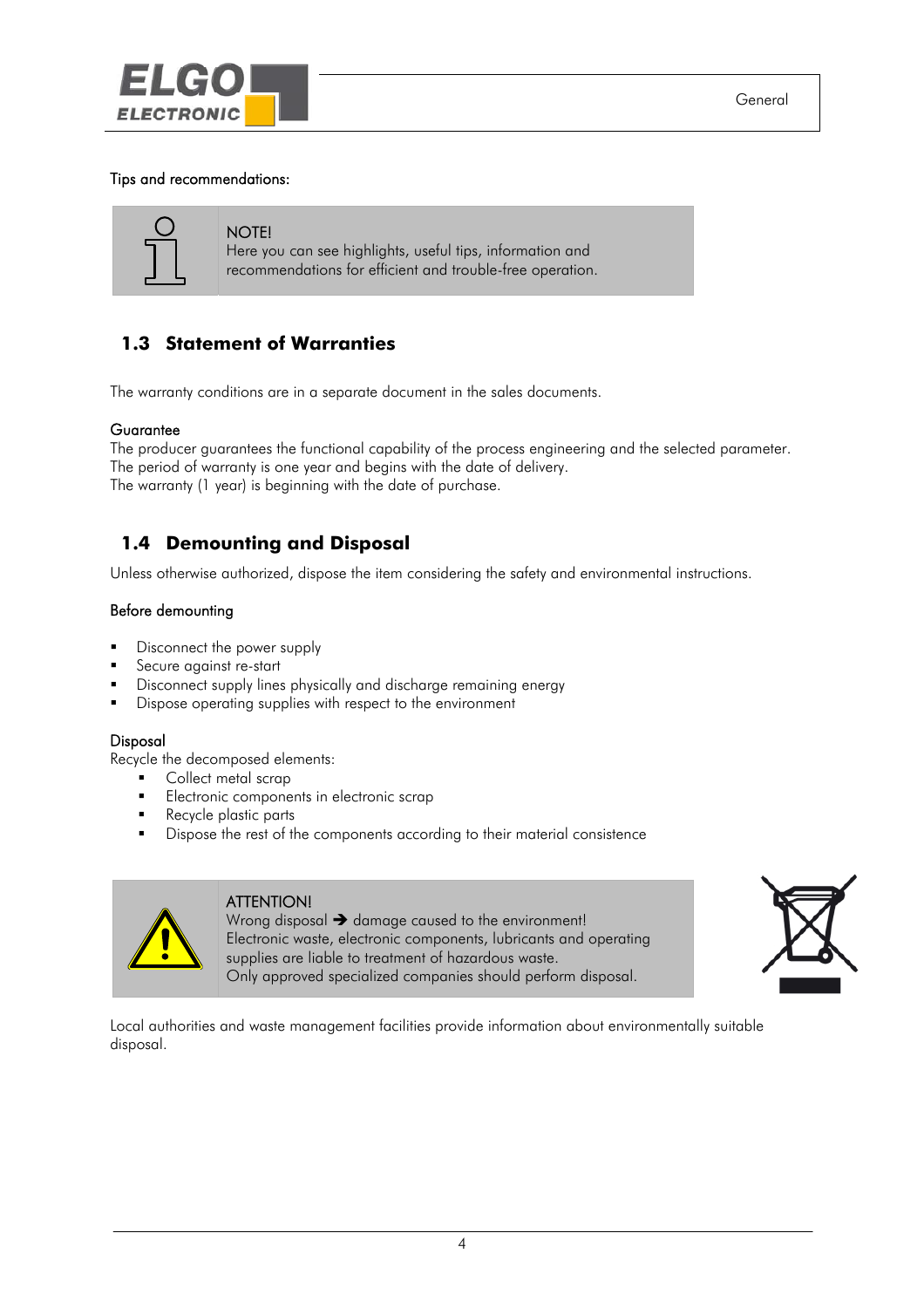<span id="page-4-0"></span>

# **2 Product Features**

The series *EMAX2* is an absolute length measuring system. Sensor and translator and interpolation unit are together in one housing. The magnetic tape of series EMAB is paste up to a plain area. The *EMAX2* can be mounted with a max. distance of 1.5 mm. (2.0 mm sensor distance to the magnetic tape with reduced measuring accuracy)

The absolute length measuring system has the following advantages:

- no reference necessary
- direct contact free measurement
- distance between sensor and magnetic tape can be between 0.1... 2.0 mm  $-$ >distance OK = LED glow green  $-$ >distance not  $OK = LED$  glow red
- up to 20 m measuring length (on request)
- high resolution 0.01 mm
- repeat accuracy  $+/- 1$  increment
- inured against dirt

The following interfaces are available (RS422, addressable RS422, RS232, SSI, CANopen (DS406), CAN BASIC ELGO (CN0).

Typical applications are handling systems, conveyor and storage technology, hydraulic presses, stamping machines, casting machines, linear slides, linear drives and pick and place systems.

The guided version is delivered completely with magnetic tape guide and guiding wagon.

## **2.1 Functional Principle**

A Hall sensor and a magneto-resistive impedance measuring bridge are guided over a two-track magnetic tape with a fine-interpolation trace and an absolute trace. Together with the sensor line the absolute track provides an absolute value and the fine-interpolation trace provides together with the interpolation electronic the measuring systems high resolution.





Pic. 2 shows two magnetic traces, with north pole and south pole magnetization. The fine interpolation trace encloses alternately north and south pole traces with a distance of 5 mm, these are scanned with resistance bridges and provide a resolution of 0.01 mm. The absolute value provides the sensor line with 16 single Hall sensors, these sensors are scanning the code sections of the north and south poles. The absolute value on the magnetic tape recurs every 10 m.

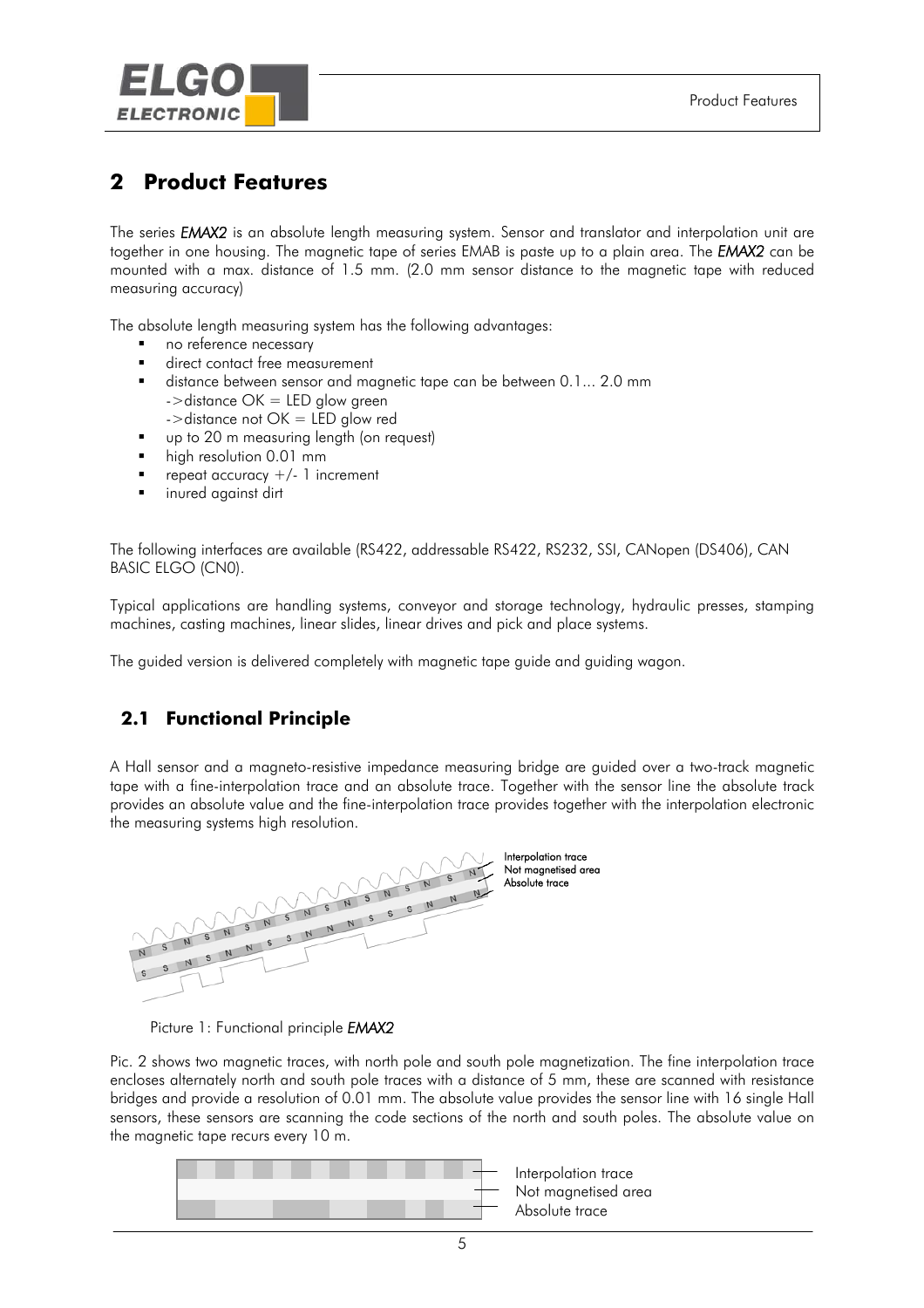

Picture 2: Coding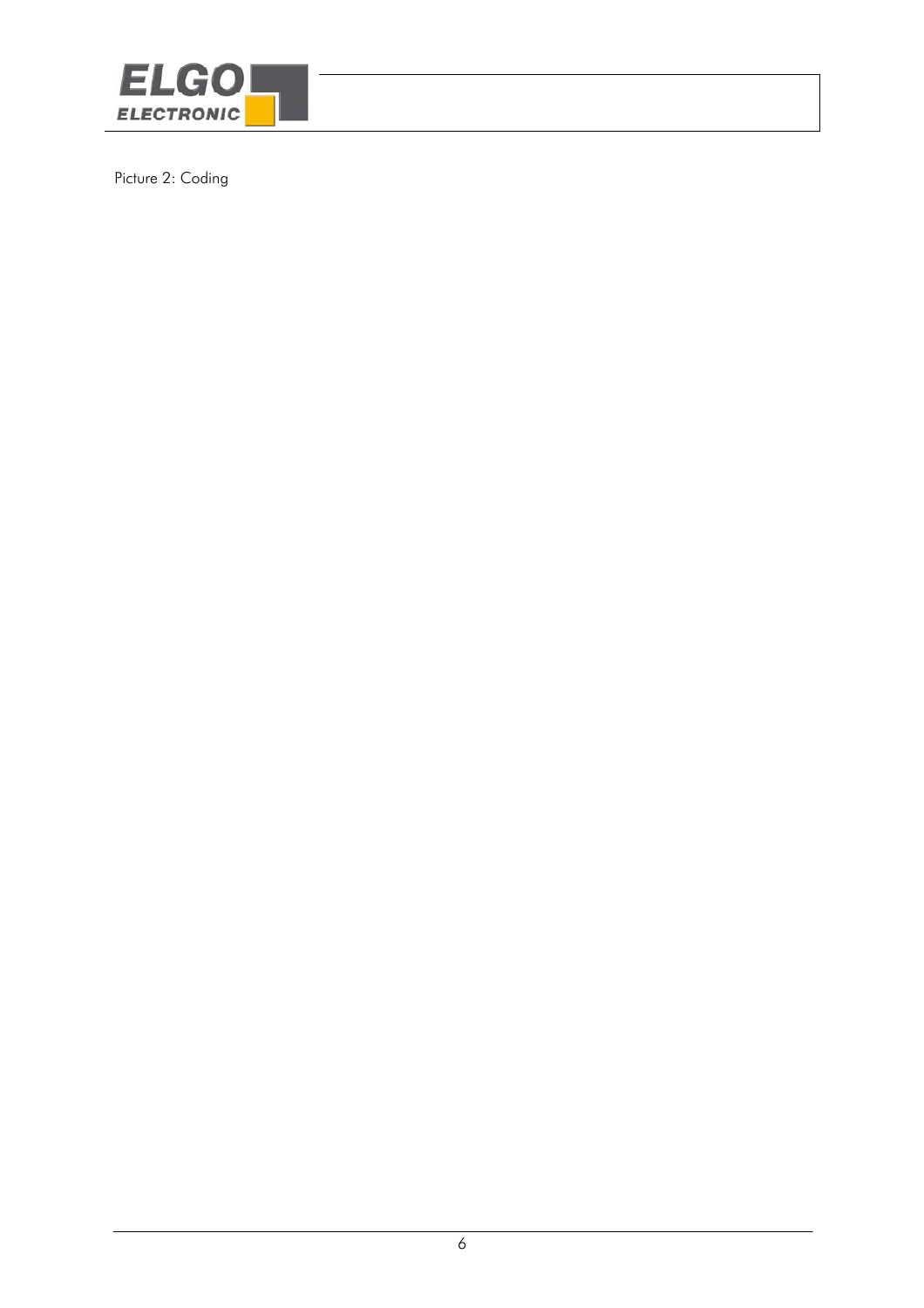<span id="page-6-0"></span>

# **3 Safety**

# **3.1 General Cause of Risks**

This chapter gives an overview about all important safety aspects to guarantee an optimal protection of employees.

Non-observance of the instructions mentioned in this operation manual can result in hazardous situations.

# **3.2 Personal Protective Equipment**

Employees should wear protective clothing during installation of the device to minimize the risk of accidents. Change into protective clothing before beginning the work process. Also observe any labels in the operating area regarding protective clothing.

#### Protective clothing:



# **3.3 Conventional Use**

The ELGO length measuring system *EMAX2* is for the limited purpose as described in this manual:



ELGO is not liable for any damages resulting from improper use of the product. The operator is liable for all damages during non-conventional use.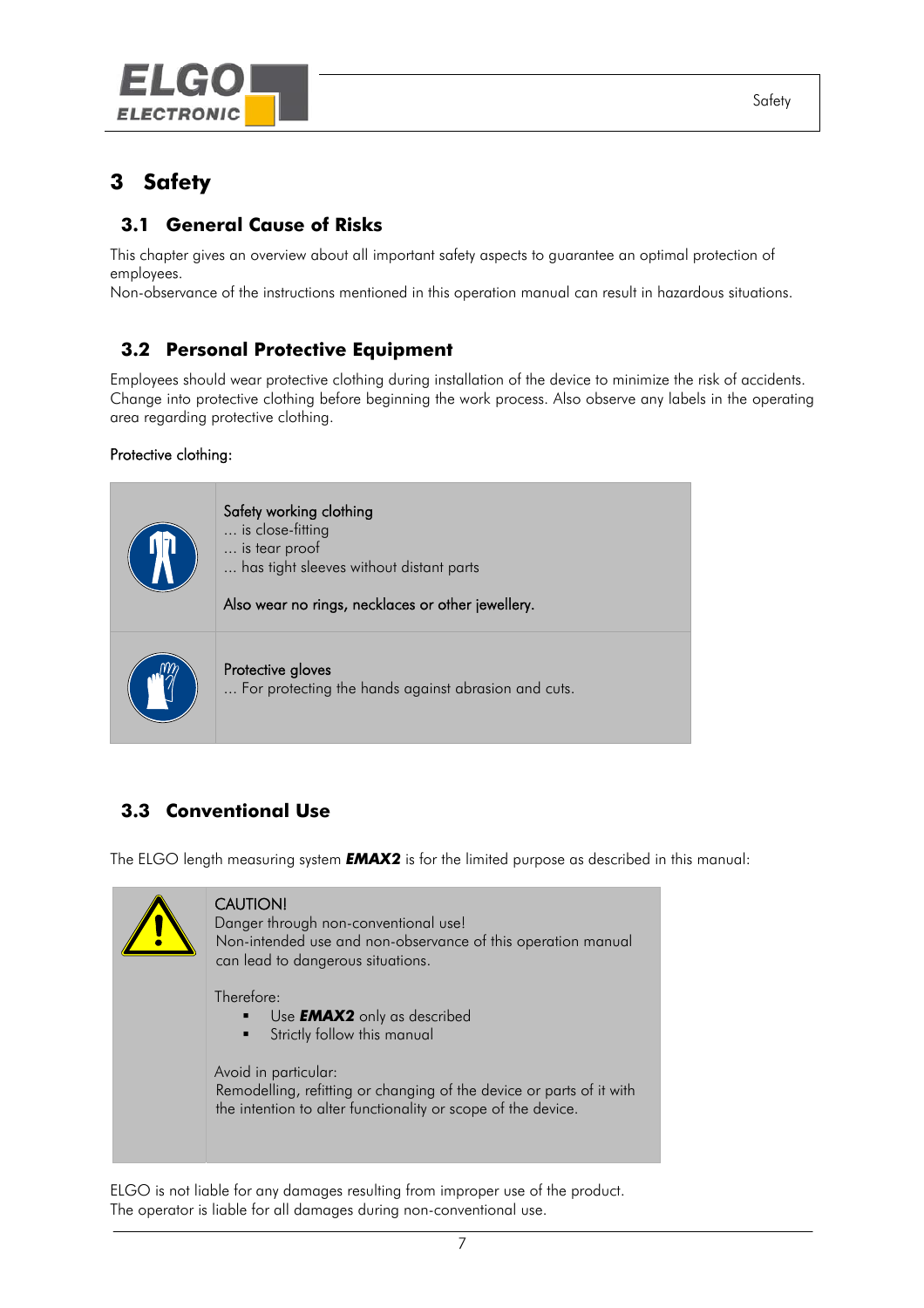<span id="page-7-0"></span>

# **4 Technical Data**

| Mechanical Data                              |                                                                                                                               |
|----------------------------------------------|-------------------------------------------------------------------------------------------------------------------------------|
| Measuring principle                          | absolute                                                                                                                      |
| Repeat accuracy                              | $+/- 1$ increment                                                                                                             |
| System accuracy in µm at 20 °C               | +/- $(150 + 20 \times L)$ (type design. 010)<br>+/- $(50 + 20 \times L)$ (type design. F10)<br>L = effective measuring length |
| Distance from the sensor to<br>magnetic tape | max. 1.5 mm, 2.0 mm with reduced accuracy                                                                                     |
| Basic pole pitch                             | 5 <sub>mm</sub>                                                                                                               |
| Sensor housing material                      | zinc diecasting                                                                                                               |
| Housing dimensions                           | Sensor: L x W x H = 75 x 24 x 26 mm<br>Sensor with guide carriage: L x B x H = $100$ x 34 x 48 mm                             |
| Necessary magnetic tape                      | Meas. length 10 m: AB20-50-10-2-R-11<br>Meas. length 20 m: AB20-50-10-2-R-12                                                  |
| Max. measuring length                        | EMAX: up to 10 m<br>EMAL: up to 20 m                                                                                          |
| Cable connection                             | open cable end                                                                                                                |
| Weight                                       | EMAX2: ca. 100 g without cable<br>cable: ca. 60 g per meter                                                                   |
| <b>Ambient Temperature</b>                   |                                                                                                                               |
| Storage temperature                          | $-25 +85 °C$                                                                                                                  |
| Operation temperature                        | $-10 + 70$ °C<br>$(-25 + 85 °C)$ on request                                                                                   |
| Protection class                             | IP40 (Standard)<br>IP65 (Option V)                                                                                            |
| <b>Electrical Data</b>                       |                                                                                                                               |
| Power supply                                 | 10 30 VDC +/- 10 %                                                                                                            |
| Periodic and random deviation                | $10 - 30$ V: < $10\%$                                                                                                         |
| Current consumption                          | max. 150 mA                                                                                                                   |
| Interfaces                                   | SSI-Interface, CANopen (DS406), CAN BASIC ELGO (CN0),<br>RS422, addressable RS422                                             |
| Resolution                                   | $0.01$ mm                                                                                                                     |
| Max. output frequency                        | 4 m/s                                                                                                                         |
| Sensor cable                                 | 1.5 m standard cable length, others on request,<br>drag chain compliant                                                       |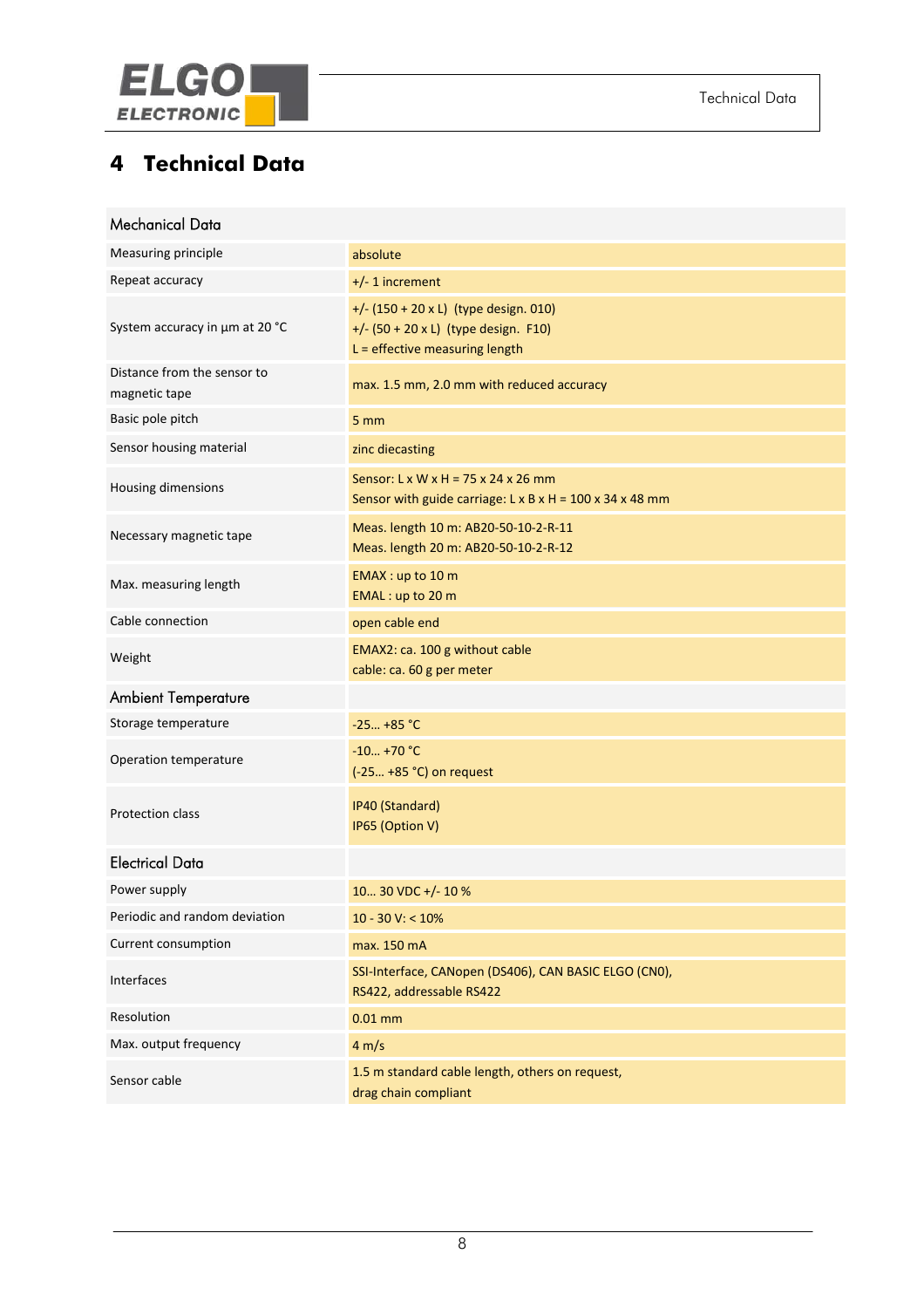<span id="page-8-0"></span>

# **4.1 Dimensions EMAX2**



\* The amount of decode switches is depending on the interface

#### Front view **Rear view** Rear view **Rear view**



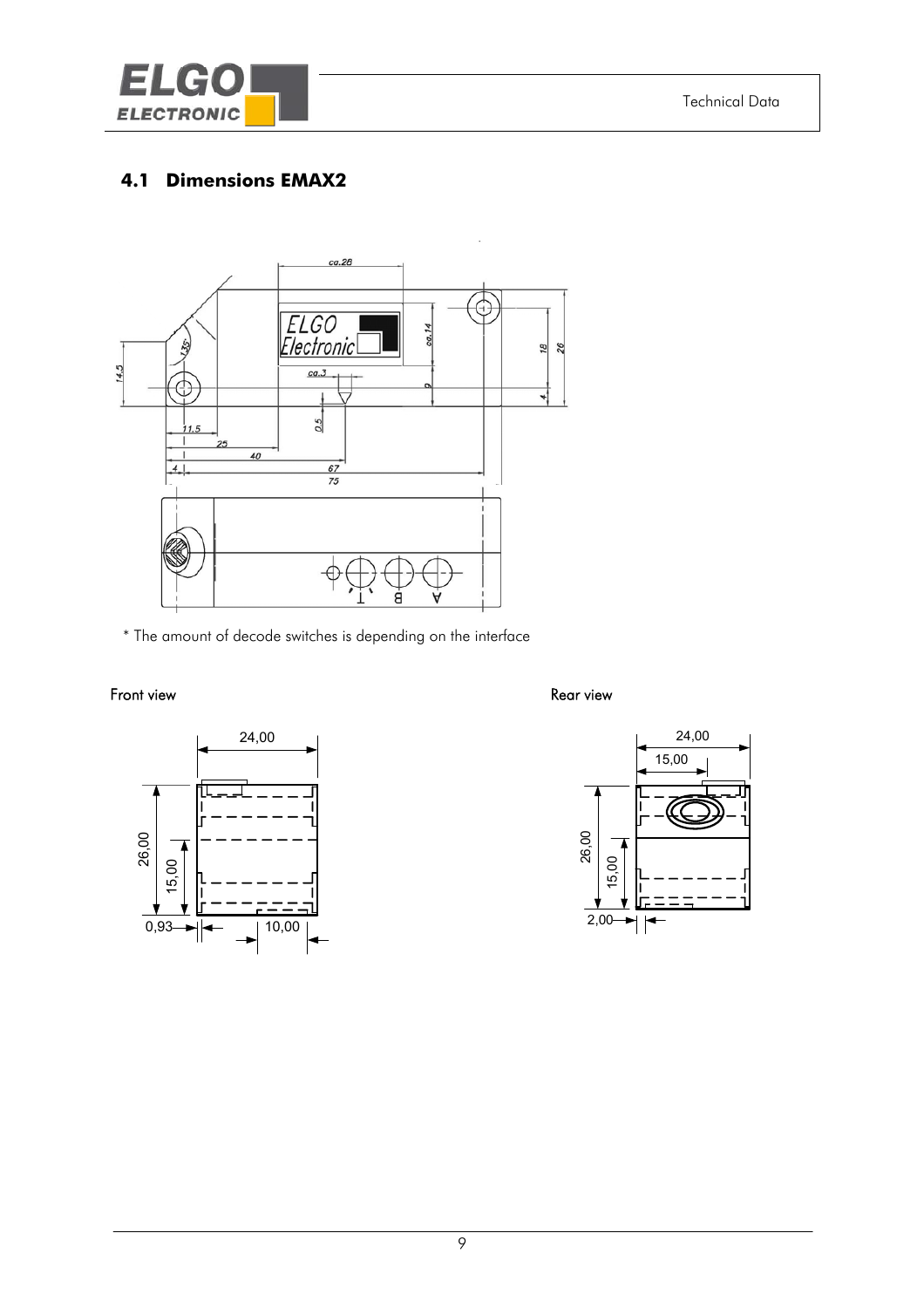<span id="page-9-0"></span>

# **4.2 Dimensions EMAX2 with FW2080**

#### Side view



#### Top view



#### Front view

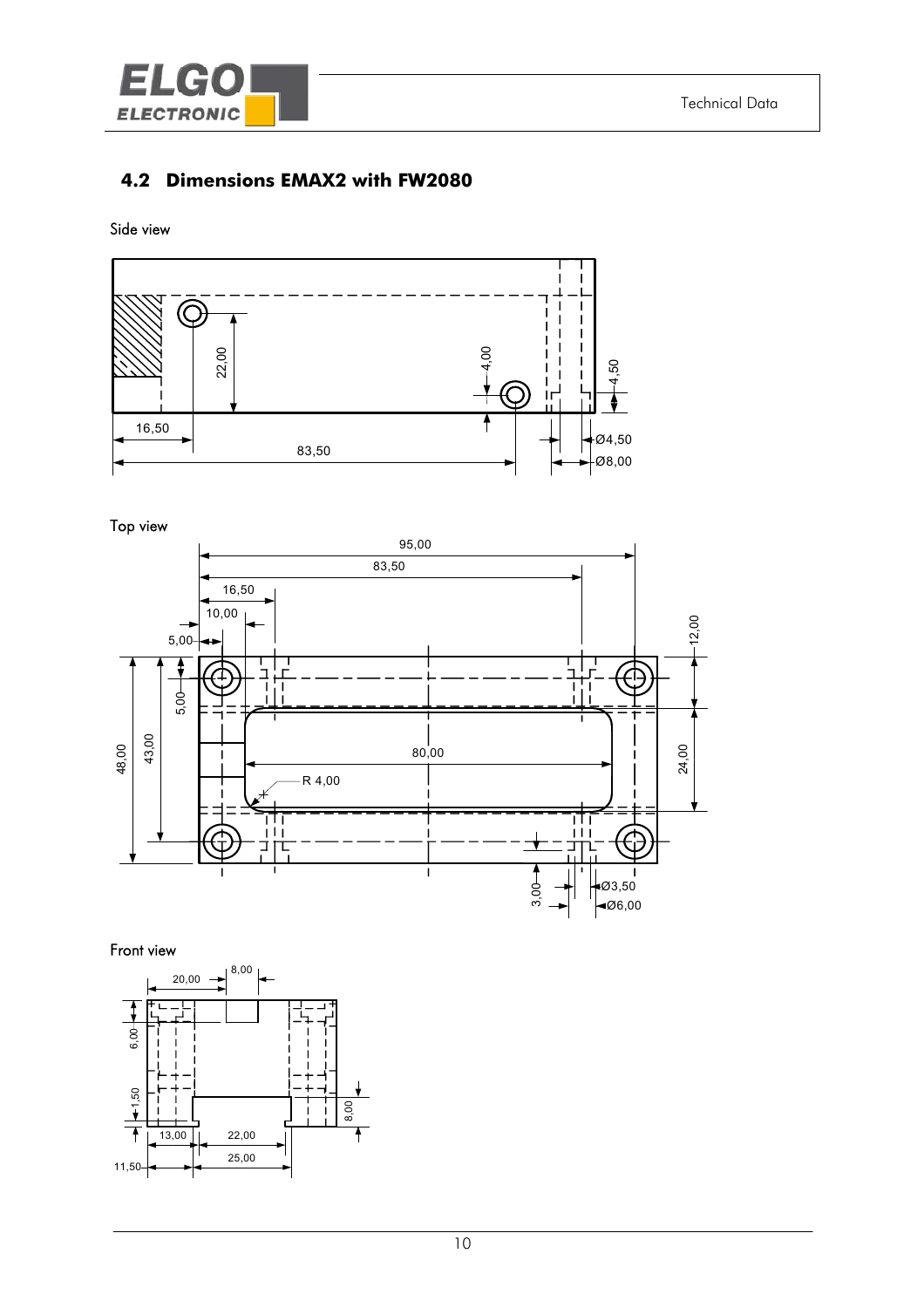<span id="page-10-0"></span>

# **5 Transport and Storage**

# **5.1 Safety Instructions for Transport, Unpacking and Loading**



#### ATTENTION!

Professional transport only. Do not throw, hit or fold the package.

# **5.2 Handling of Packaging Material**

Adverts for proper disposal refer to chapter demounting and disposal.

# **5.3 Check of Transport**

Examine delivery immediately after receiving for completeness and transport damages.

In case of externally recognizable transport damages:

- Do not accept the delivery or do accept under reserve
- Note extent of damages on the transportation documents or on the delivery note
- File complaint immediately



#### NOTE!

Claim any damages you recognize as soon as possible. The claims for damage must be filed in the lawful reclaim periods.

# **5.4 Storage**

Store device only under following conditions:

- **Do not store outside**
- Keep dry and dust-free
- Do not expose to aggressive media
- **Protect from direct sun light**
- Avoid mechanical shocks
- Storage temperature: -25 °C up to +85 °C
- Relative humidity: 80 % non-condensing
- **Inspect packages regularly if stored for an extensive period of time (** $> 3$  **months)**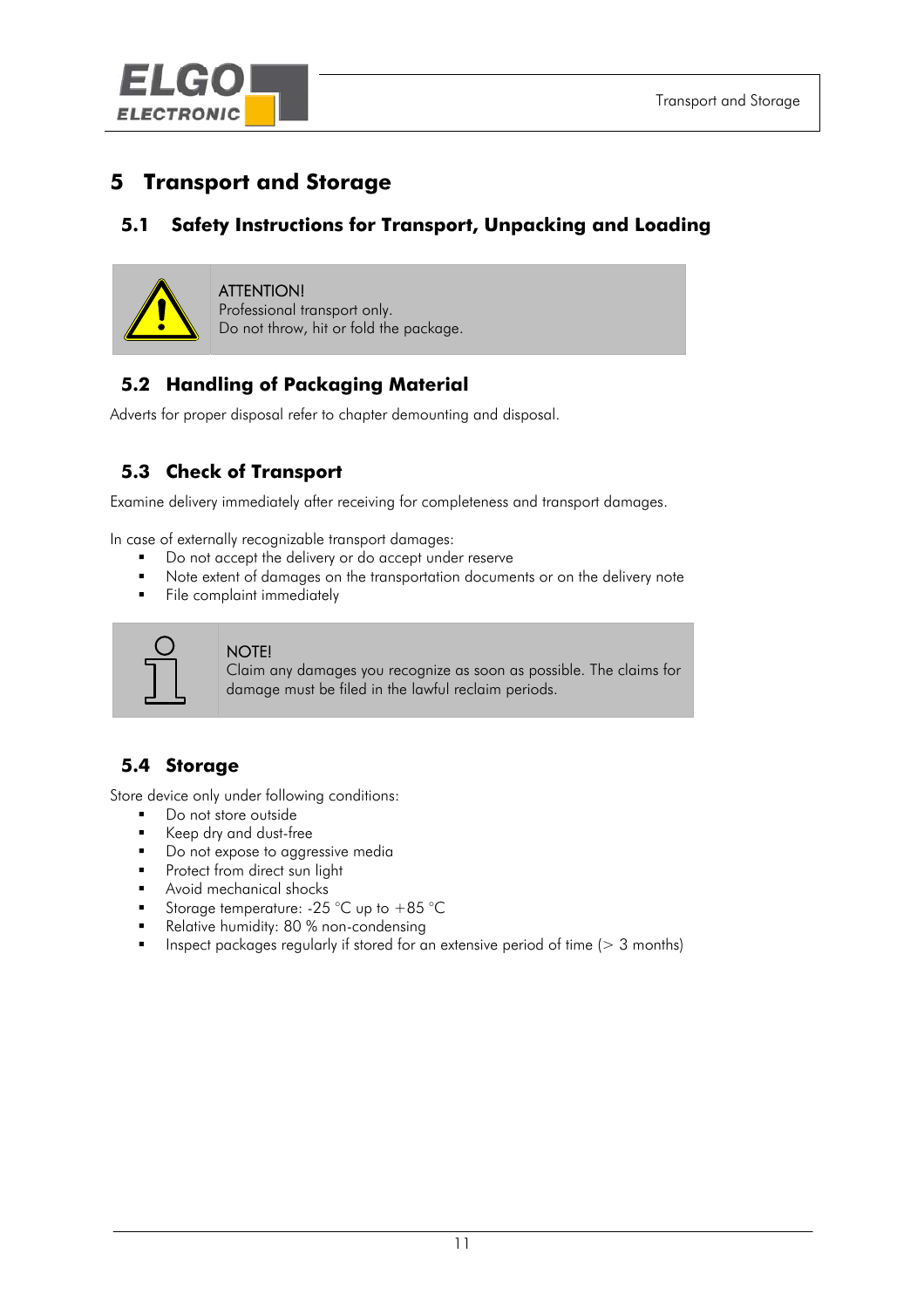<span id="page-11-0"></span>

# **6 Installation / Commissioning**

# **6.1 Mounting of the Sensor Head**



#### NOTE!

The distance between sensor and tape is monitored and indicated by the LED on the sensor. ->distance OK =LED glow green ->distance not OK =LED glow red

For mounting the sensor head two 3M screws have to be used Tolerances for distance and angle must be observed. (see pic. 3).



Mounting direction of *EMAX2* sensor to magnetic tape:

Sensor and magnetic tape have to be mounted to the same direction (direction of arrow): The provided pole searcher film allows to determine the respective pole pitches when lying on the tape. From that the following installation direction results:



Markers on tape and sensor are additionally indicators for the mounting direction. *EMAX2* in combinationwith *FW2080* has markers placed on sensor and guide rail.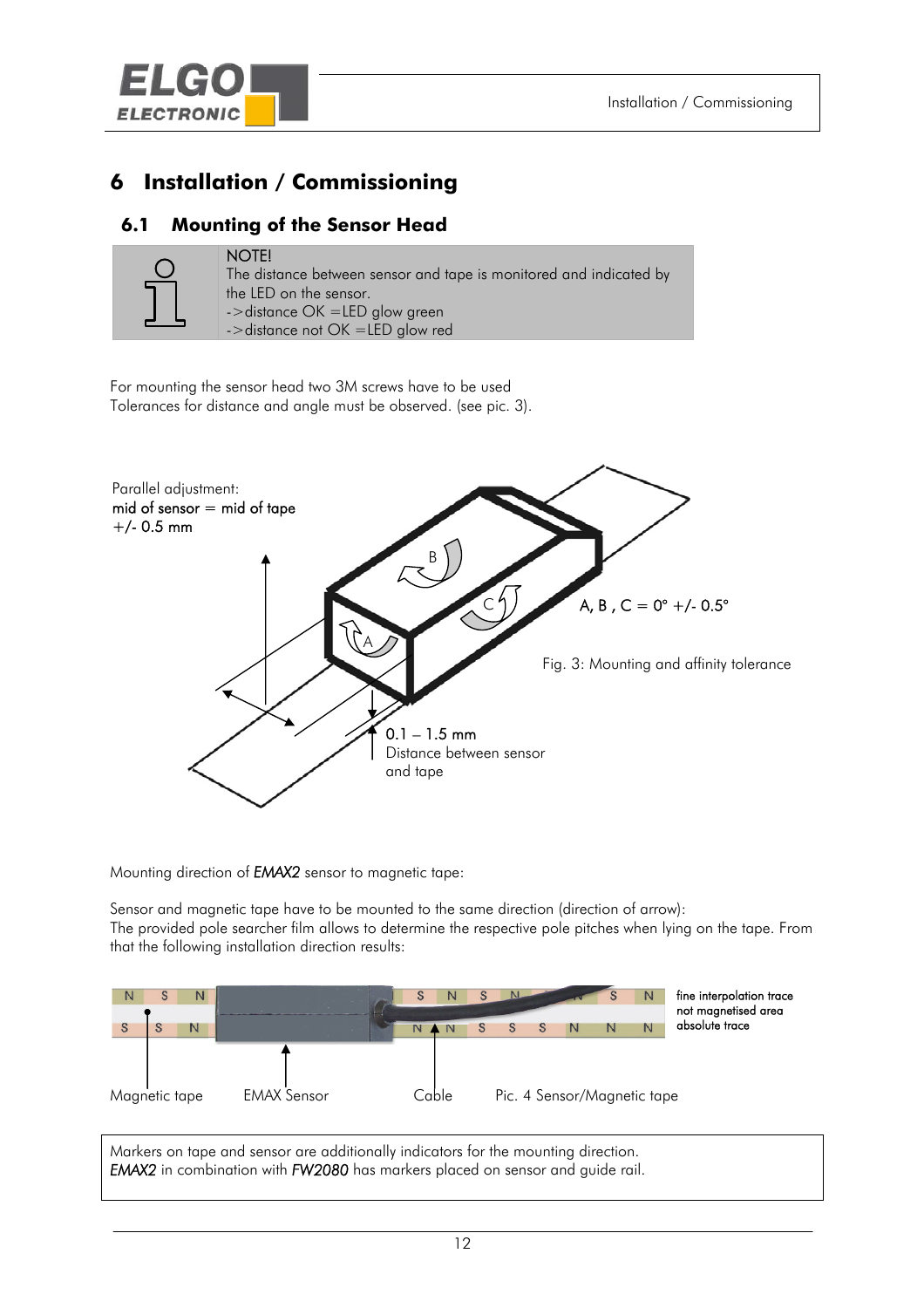<span id="page-12-0"></span>

# **6.2 Pin Connections**

| Signal<br>cable | Function RS422<br>(420, A20) | Function RS422<br>(420, A20)<br>Incremental HTL | Option RS232<br>(230) | Option RS232<br>(230)<br>Incremental HTL | Option RS232<br>(230)<br>Incremental TTL |
|-----------------|------------------------------|-------------------------------------------------|-----------------------|------------------------------------------|------------------------------------------|
| white           | 0 V/GND                      | 0 V/GND                                         | 0 V/GND               | 0 V/GND                                  | 0 V/GND                                  |
| brown           | $+ 10 - 30$ VDC              | $+ 10 - 30$ VDC                                 | $+ 10 - 30$ VDC       | $+ 10-30$ VDC                            | $+10-30$ VDC                             |
| yellow          | $TX +$                       | $RX +$                                          | <b>RX</b>             | <b>RX</b>                                | <b>RX</b>                                |
| orange          | $TX -$                       | TX -                                            | TX                    | <b>TX</b>                                | <b>TX</b>                                |
| green           | $RX +$                       | $RX +$                                          |                       |                                          | channel B inv.                           |
| violet          | $RX -$                       | $RX -$                                          |                       |                                          | channel A inv.                           |
| grey            | $\overline{\phantom{m}}$     | channel A                                       |                       | channel A                                | channel A                                |
| black           |                              | channel B                                       |                       | channel B                                | channel B                                |
| shield          | $PF^*$<br>– —                | $PE^*$ $\Rightarrow$                            | $PF^*$ $\Rightarrow$  | $PF^*$ $\Rightarrow$                     | $PF^*$ $\Rightarrow$                     |

| Signal<br>cable | Option SSI<br>(SG0, SB0) | <b>Option SSI</b><br>(SGO, SBO) | Option CAN<br>(CA0, CN0)         | <b>Option CAN</b><br>(CA0, CN0) | <b>Option CAN</b><br>(CA0, CN0) |
|-----------------|--------------------------|---------------------------------|----------------------------------|---------------------------------|---------------------------------|
|                 |                          | Incremental HTL                 |                                  | Incremental HTL                 | Incremental TTL                 |
| white           | 0 V/GND                  | 0 V / GND                       | 0 V/GND                          | 0 V/GND                         | 0 V/GND                         |
| brown           | $+ 10 - 30$ VDC          | $+ 10 - 30$ VDC                 | $+10-30$ VDC                     | $+10-30$ VDC                    | $+10-30$ VDC                    |
| yellow          | $TX$ Data $+$            | $TX$ Data $+$                   | CAN high                         | CAN high                        | CAN high                        |
| orange          | TX Data -                | TX Data -                       | CAN low                          | CAN low                         | CAN low                         |
| green           | CLK Clock +              | CLK Clock +                     |                                  |                                 | channel A inv.                  |
| violet          | CLK Clock -              | CLK Clock -                     |                                  |                                 | channel B inv.                  |
| grey            |                          | channel A                       |                                  | channel A                       | channel A                       |
| black           |                          | channel B                       |                                  | channel B                       | channel B                       |
| shield          | PE <sup>*</sup>          | $PF^*$ $\Rightarrow$            | PE <sup>*</sup><br>$\Rightarrow$ | $PE^*$ $\Rightarrow$            | $PE^*$ $\Rightarrow$            |

| Signal<br>cable | <b>Option SSI</b><br>(SGO, SBO)<br>Sine/Cosine<br><b>SC50</b> | <b>Option SSI</b><br>(SG0, SB0)<br>Incremental TTL | Function RS422<br>(420, A20)<br>Sine/Cosine<br><b>SC50</b> | Function RS422<br>(420, A20)<br>Incremental TTL |
|-----------------|---------------------------------------------------------------|----------------------------------------------------|------------------------------------------------------------|-------------------------------------------------|
| white           | 0 V/GND                                                       | 0 V/GND                                            | 0 V/GND                                                    | 0 V/GND                                         |
| brown           | $+10-30$ VDC                                                  | $+ 10 - 30$ VDC                                    | $+10-30$ VDC                                               | $+10-30$ VDC                                    |
| grey            | $TX$ Data $+$                                                 | $TX$ Data $+$                                      | $TX +$                                                     | $TX +$                                          |
| pink            | TX Data -                                                     | TX Data -                                          | $TX -$                                                     | $TX -$                                          |
| yellow          | CLK Clock +                                                   | CLK Clock +                                        | $RX +$                                                     | $RX +$                                          |
| green           | CLK Clock -                                                   | CLK Clock -                                        | $RX -$                                                     | $RX -$                                          |
| blue            | $Sine +$                                                      | channel A                                          | $Sine +$                                                   | channel A                                       |
| red             | Sine -                                                        | channel A inv.                                     | Sine -                                                     | channel A inv.                                  |
| black           | $Cosine +$                                                    | channel B                                          | $Cosine +$                                                 | channel B                                       |
| violet          | Cosine -                                                      | channel B inv.                                     | Cosine -                                                   | channel B inv.                                  |
| shield          | $PF^*$ $\rightleftharpoons$                                   | $PF^*$ $\Rightarrow$                               | $PF^*$ $\Rightarrow$                                       | $PF^*$ $\Rightarrow$                            |

\*) Connect shield only at the device!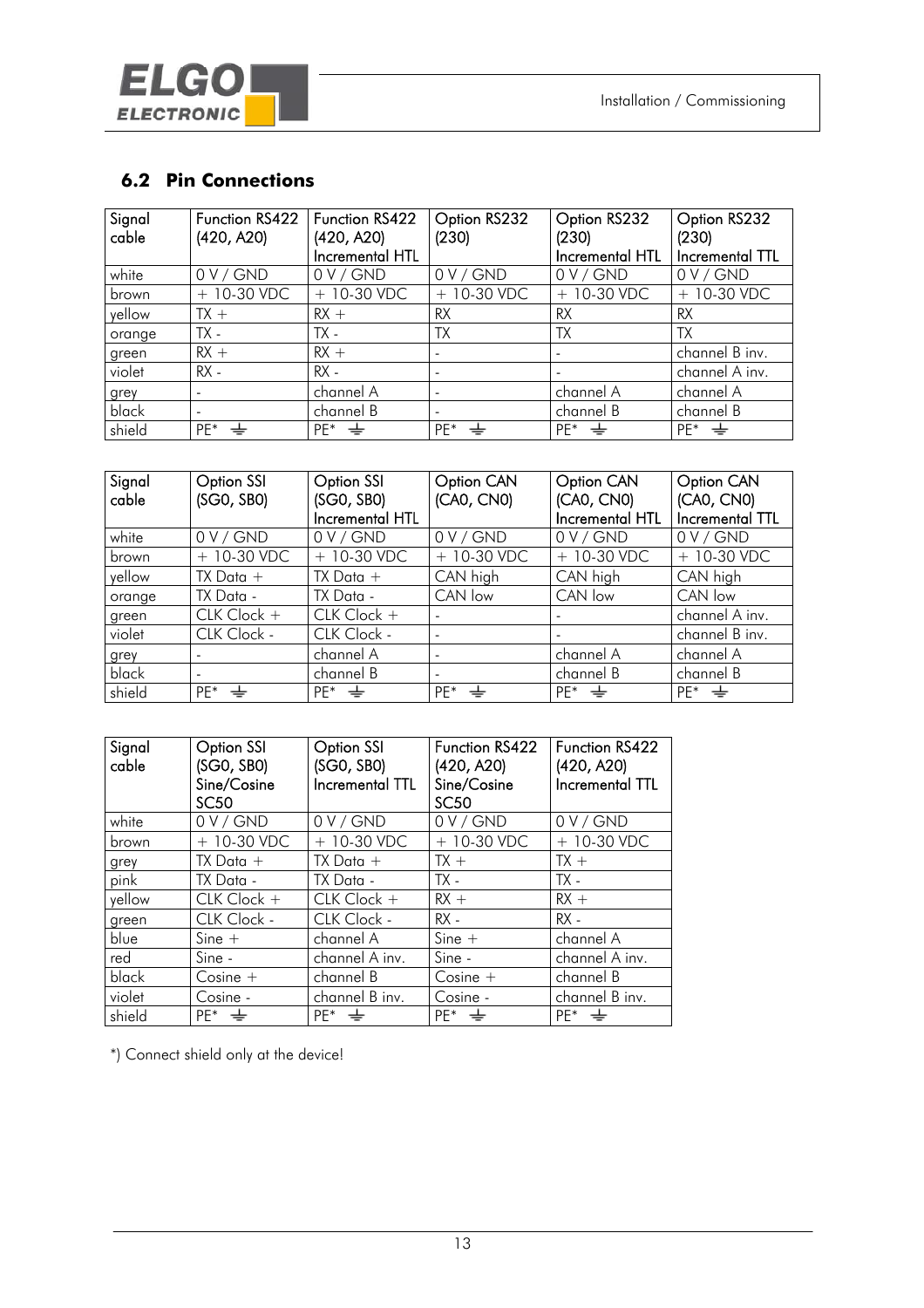<span id="page-13-0"></span>

| Signal cable<br>154500003 | 8-pin M16 cable box with<br>ELGO standard SSI-<br>interface (M8F0) |
|---------------------------|--------------------------------------------------------------------|
| 1 white                   | 0 V/GND                                                            |
| 2 brown                   | VCC                                                                |
| 3 yellow                  | Data $(+)$                                                         |
| 4 orange                  | Data (-)                                                           |
| 5 green                   | $Clock (+)$                                                        |
| 6 violet                  | Clock (-)                                                          |
| 7 (n.c.)                  |                                                                    |
| n.c.)                     |                                                                    |



## **6.3 Interfaces**

#### *6.3.1 RS422 Standard (Option 420) & RS232 (Option 230)*

The measuring system **EMAX2** has RS422 interface. The data transmission has the following format: 9600 Baud / 1 Start Bit / 8 Data Bits / 1 Stop Bit / No Parity

Data protocol:

The actual value is transmitted with 9600 Bit/s, 8 Data bits, 1Stop bit, without parity bit in the following format:

02h STX xxh ABS data MSB xxh ABS data xxh ABS data LSB 03h ETX 00h 0Dh

The scanned absolute position is shown binary with 0,01 mm resolution in the 3 ABS data bytes.

| Standard | 9600 Baud, 8 Data Bit, 1 Stop Bit, no parity<br>7 Byte, 02 MSB MSB-1 LSB 03 00 0D<br>binary position value<br><b>ETX</b><br>STX |
|----------|---------------------------------------------------------------------------------------------------------------------------------|
|----------|---------------------------------------------------------------------------------------------------------------------------------|

Other protocols on request:

Ī

RS422: Addressable version is optionally available (see next page).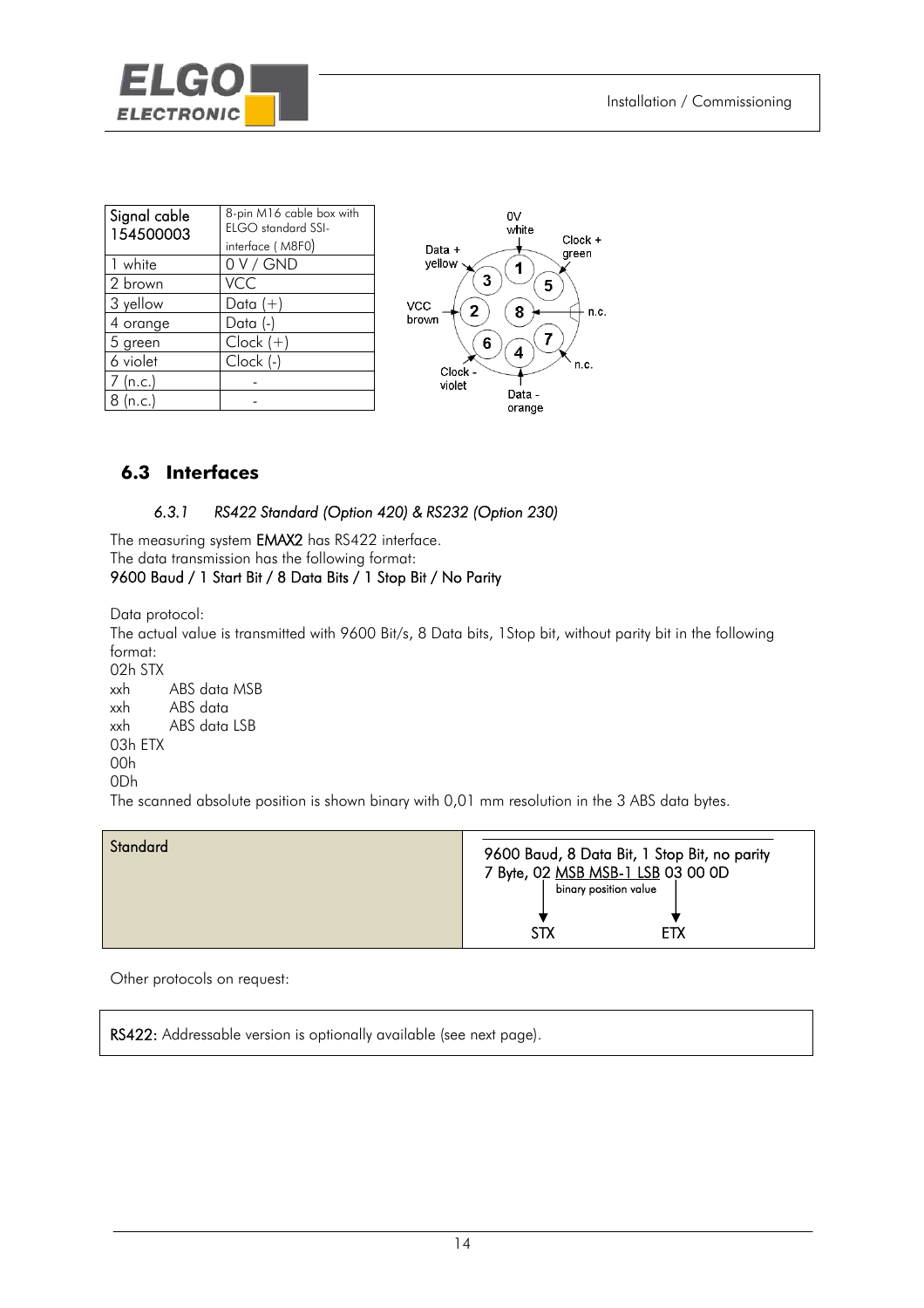<span id="page-14-0"></span>

## *6.3.2 RS422 Adressable Version (Option A20)*

Protocol of an addressable *EMAX2* version 1.4

The device address can be adjusted by a decoding switch which is located behind a protection cap on the top of the sensor housing:



| Position                                                              | Address         |
|-----------------------------------------------------------------------|-----------------|
| $\overline{O}$                                                        | OB              |
|                                                                       | $\overline{OC}$ |
| $\frac{1}{2}$ $\frac{2}{3}$ $\frac{4}{5}$ $\frac{6}{7}$ $\frac{7}{8}$ | $\overline{OD}$ |
|                                                                       | <b>OE</b>       |
|                                                                       | 0 <sub>F</sub>  |
|                                                                       | $\overline{10}$ |
|                                                                       | $\overline{11}$ |
|                                                                       | $\overline{12}$ |
|                                                                       | $\overline{1}3$ |
|                                                                       | 14              |
|                                                                       | $\overline{15}$ |
|                                                                       | $\overline{16}$ |
|                                                                       | 17              |
| $\frac{9}{A}$ $\frac{1}{B}$ $\frac{1}{C}$ $\frac{1}{D}$ $\frac{1}{E}$ | $\overline{18}$ |
|                                                                       | $\overline{19}$ |
| Ē                                                                     | $\overline{1A}$ |

| General format of a message to the EMAX: |              |                   |       |      |  |  |
|------------------------------------------|--------------|-------------------|-------|------|--|--|
| 0x02                                     | <b>Byte1</b> | Byte <sub>2</sub> | Byte3 | 0x03 |  |  |
| <b>STX</b>                               |              |                   | check |      |  |  |

0x02 (STX) starts a message 0x03 (ETX) close the message Byte3 (check) is the arithmetic sum of 0x02(STX), Byte1 and Byte2. ETX is not included in the checksum

|                    | General format of a message from the EMAX: |       |       |       |  |  |
|--------------------|--------------------------------------------|-------|-------|-------|--|--|
| 0x02<br><b>STX</b> | <b>Byte1</b>                               | Byte2 | Byte3 | Byte4 |  |  |

Position-request from the EMAX with address i: Message to the EMAX 0x02 0x04 i check 0x03 STX check ETX

0x04 characterizes the message as position-request i is the address of the requested EMAX2 ( $i = 0x0b... 0x7f$ ).

| EMAX:<br>Answer of<br>the reauested |         |        |             |              |  |
|-------------------------------------|---------|--------|-------------|--------------|--|
| 0x02                                | 'osHıah | ™osMid | -OW<br>'osL | EMAX-Address |  |

The position value consists of 3 byte:

PosLow (bit 0... bit 7), PosMid (bit 8... bit15), PosHigh (bit16...bit23).

Bit 0 has the value10  $\mu$ m. Position-values are always smaller than 0xffff00.

Please note: The last byte is no ETX, like in all the other messages, but the EMAX2 address.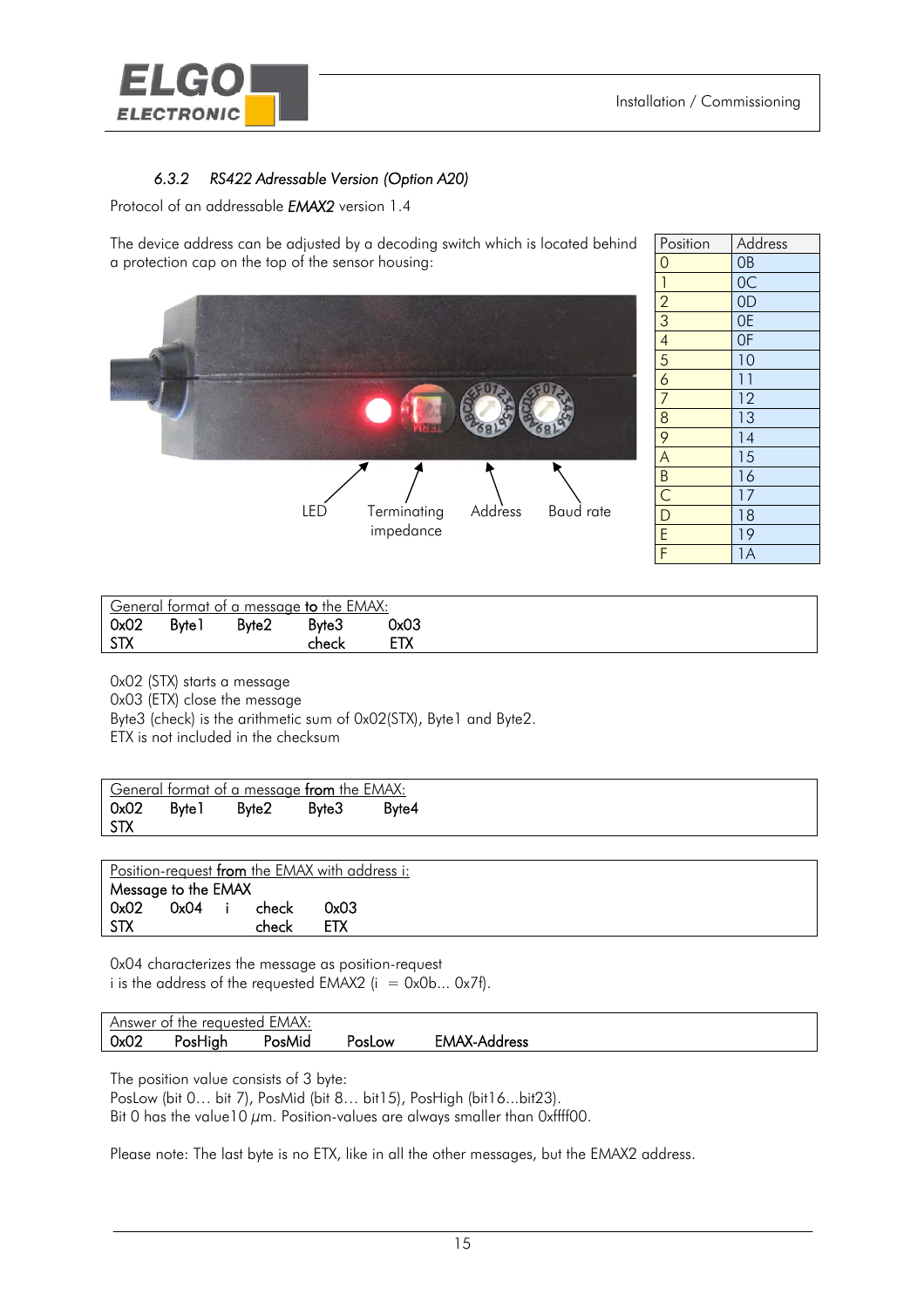

#### Interrogation of the address of an EMAX2:

Connect always only a single EMAX2 to be interrogated via RS422/RS232 converter to COM port of a PC.

|            | Message to the EMAX: |                     |            |            |  |  |
|------------|----------------------|---------------------|------------|------------|--|--|
| 0x02       | 0x05                 | 0x05                | 0x0c       | 0x03       |  |  |
| <b>STX</b> | address request      |                     | check      | <b>ETX</b> |  |  |
|            |                      |                     |            |            |  |  |
|            | Answer of the EMAX:  |                     |            |            |  |  |
| 0x02       | 0xff                 | 0xff i              | 0x03       |            |  |  |
| <b>STX</b> |                      | <b>EMAX</b> address | <b>ETX</b> |            |  |  |

Note: The combination 0xff 0xff does not appear in normal mode for position answers of EMAX2 (directly after STX) It is a sign for a special message not a position (in this case with  $0x0b \leq i \leq -0x7f$  it is the answer to the interrogation of the address).

Negative answer: If one of the described operations failed for some reasons, EMAX2 gives a negative answer with a concerning error code.

| EMAX answers: |      |                       |            |            |
|---------------|------|-----------------------|------------|------------|
| 0x02          | 0xff | 0xff                  | Err        | 0x03       |
| <b>STX</b>    | 0xff | 0xff                  | Error Code | <b>ETX</b> |
|               |      | With $Err = 0x040x0a$ |            |            |

Description of the error messages of an addressable *EMAX2*:

| Code | Description                                                                                                                                                                                                                                                       |
|------|-------------------------------------------------------------------------------------------------------------------------------------------------------------------------------------------------------------------------------------------------------------------|
| 0x04 | Wrong succession of bytes sent to EMAX2 for example if the 4. byte after the STX is no ETX or the<br>byte after STX is not 0x04, 0x05 or 0x06.                                                                                                                    |
| 0x05 | <b>Receive Error:</b> Error concerning the interface                                                                                                                                                                                                              |
|      | (for example if there has been sent a message with a wrong baud rate etc.)                                                                                                                                                                                        |
| 0x06 | <b>Invalid EMAX address</b> – appears after trying to assign an address smaller 0x0b or bigger 0x7f to<br>EMAX2.                                                                                                                                                  |
| 0x07 | <b>EMAX2 has forgotten its address</b> - check of internal redundant stored address of EMAX2 failed, this<br>error message is sent at power up immediately if an error in reading EEPROM is detected or if the<br>internal redundant stored address does not fit. |
| 0x08 | <b>Internal store error</b> of address in EEPROM.                                                                                                                                                                                                                 |
| 0x09 | Error in calculation of position (No tape, tape damaged or to big distance)                                                                                                                                                                                       |
| 0x0a | <b>Check-Sum-Error</b> - Check-Sum of a message sent to EMAX2 is wrong                                                                                                                                                                                            |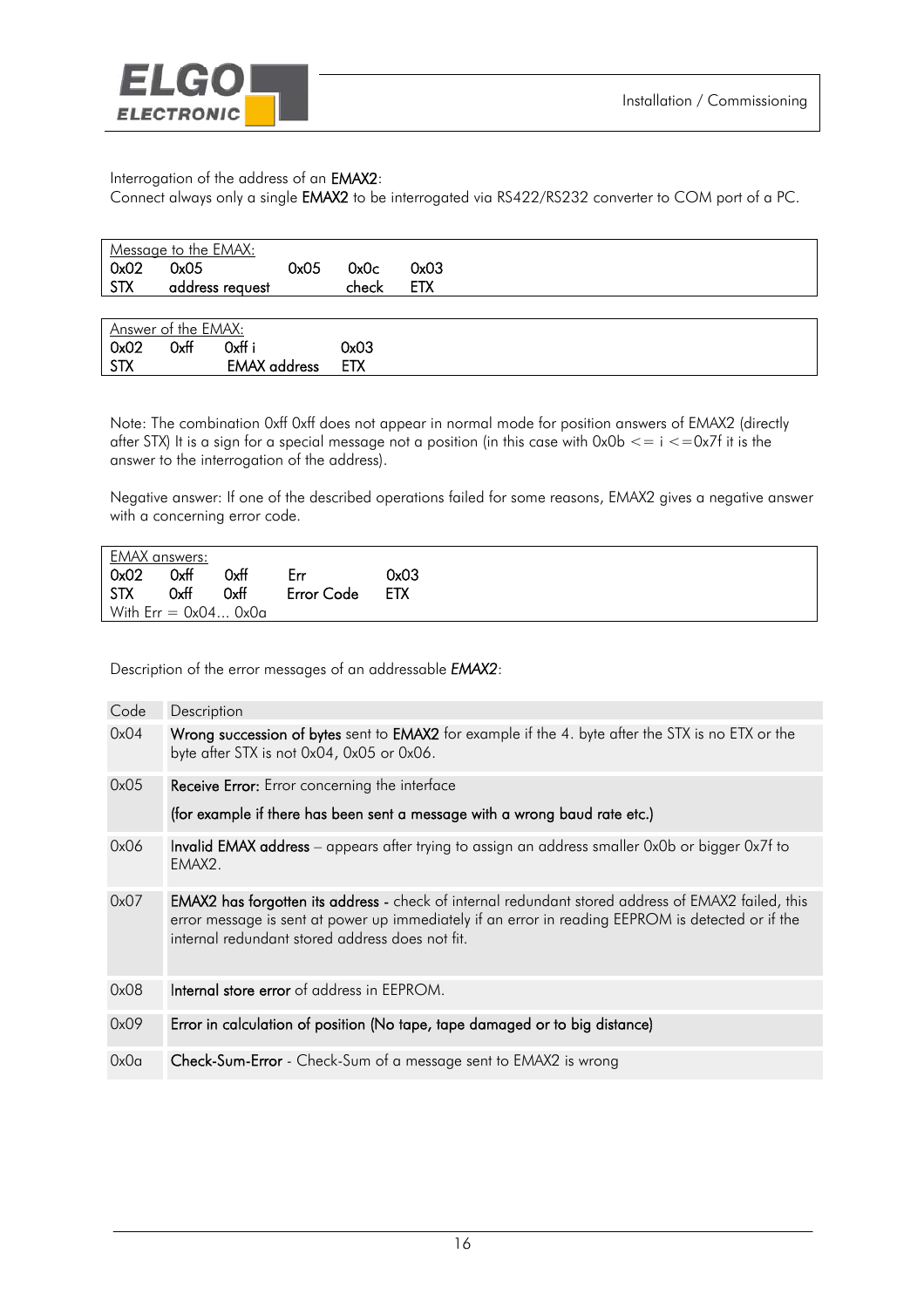<span id="page-16-0"></span>



#### *6.3.3 Connection to a RS422 Master*

#### *6.3.4 SSI - (Option SB0 or SG0)*

Principle of the function: If the clock is not interrupted for the time Tm-T/2 (output of further 25 periods), the shift register clocks once again the same data value (error recognition in evaluation).

Some encoders contain a Power Failure Bit (PFB):

With EMAX the PFB is always "low".

#### **Read out of the data (2 times with 25 clocks):**



By using the decoding switch, which is located behind a protection cap on the top of the sensor, the data format of the SSI interface can be changed over with the help of a micro screwdriver from Binary code to Gray code.



Position Code F Binary 0 Gray

 $0 \rightarrow$  Gray code  $1 \rightarrow$  Binary code

17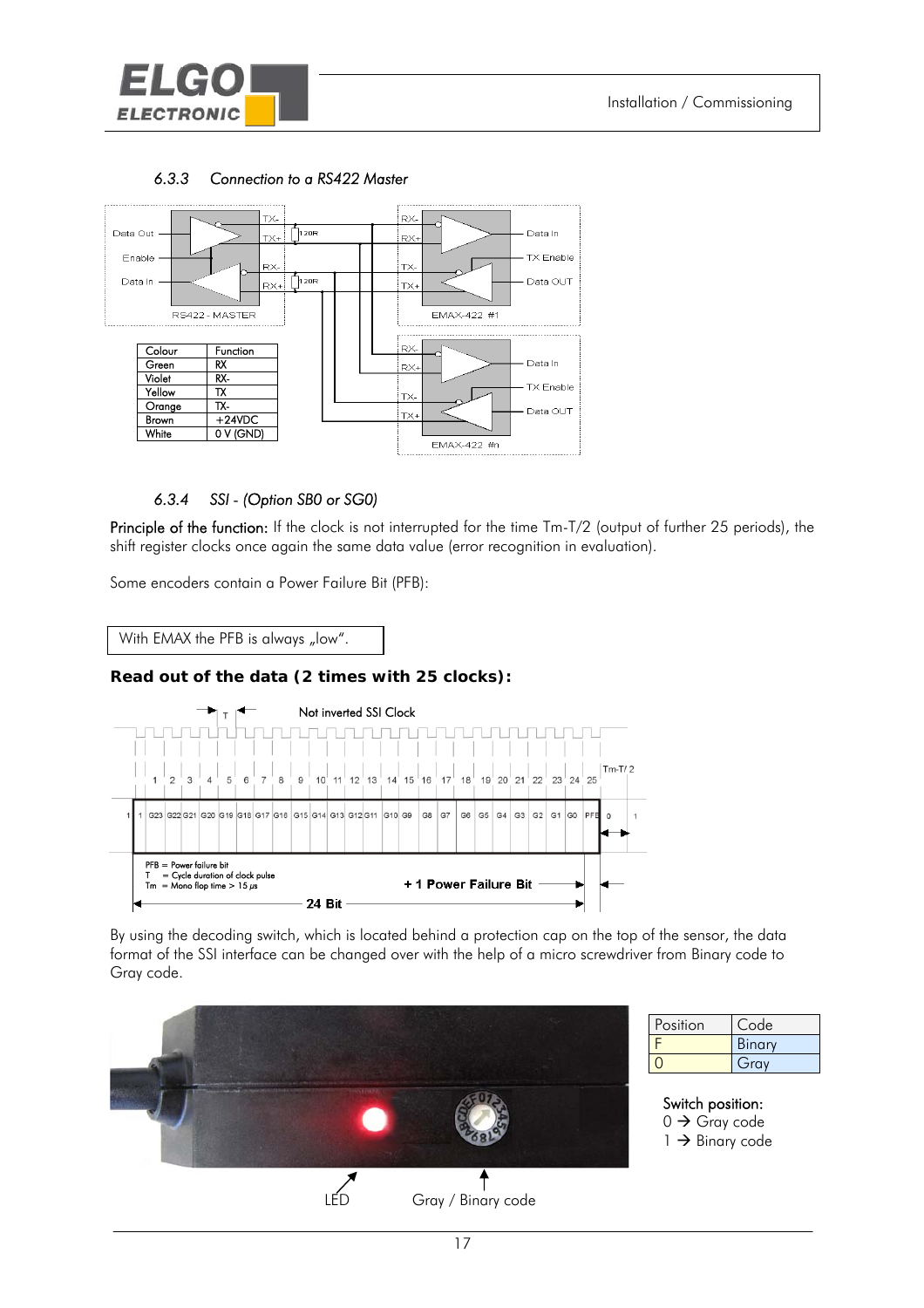<span id="page-17-0"></span>

## *6.3.5 CANopen - (Option CA0)*

#### Interface / Protocol:

As standard the EMAX2 measuring system is equipped with a CANopen standard interface DS406, when ordering option CA0.

The following identifiers are given:

| CAN - Identifier<br>(4 Byte telegram) |                                                      |
|---------------------------------------|------------------------------------------------------|
| 180 (16)                              | $=$ Identifier                                       |
| First 4 bytes                         | $=$ Position (resolution 0.01 mm), bit rate 250 KB/s |
|                                       |                                                      |



The CAN-Identifier can be adjusted in the range of 181 (16) to 18F (16) by a decoding switch, which is located behind a protection cap on the top of the sensor housing:



| Position       | <b>CAN</b> Identifier |
|----------------|-----------------------|
| 0              | 1fe                   |
| $\mathbf{1}$   | 181                   |
| $\overline{2}$ | 182                   |
| $\overline{3}$ | 183                   |
| $\overline{4}$ | 184                   |
| 5              | 185                   |
| $\overline{6}$ | 186                   |
| $\overline{7}$ | 187                   |
| $\overline{8}$ | 188                   |
| $\overline{9}$ | 189                   |
| $\overline{A}$ | <b>18A</b>            |
|                | 18B                   |
|                | 18C                   |
| $\frac{B}{D}$  | 18D                   |
| Ē              | 18E                   |
| F              | 18F                   |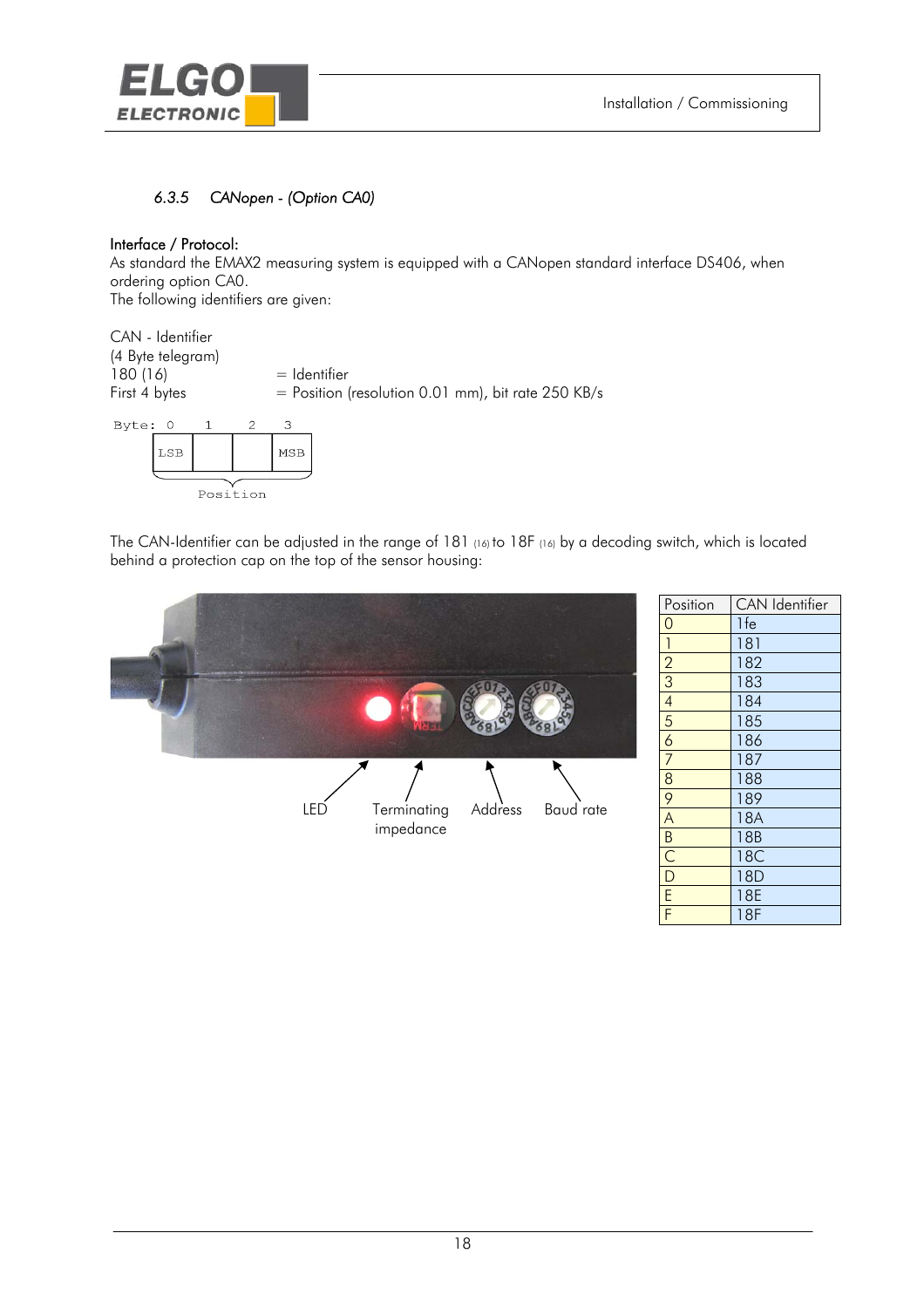<span id="page-18-0"></span>

## *6.3.6 CAN BASIC ELGO - (Option CN0)*

#### Interface / Protocol:

On request the EMAX2 measuring system is equipped with a CAN interface with ELGO CAN standard protocol.

The following identifiers are given:

device (4 byte telegram) EMAX2 (resolution 0.01 mm)

4Byte acknowledgement telegram



| Status:                                 |
|-----------------------------------------|
| $X = 0 \rightarrow$ without error       |
| $X = 1 \rightarrow$ error magnetic tape |

- $80 (16) + EMAX$  address  $=$  Identifier to request the absolute position
- $10 (16) +$  position of decoding switch  $=$  Identifier contains absolute position of the



The address can be adjusted in the range of 0 (16) to F (16) by a decoding switch, which is located behind a protection cap on the top of the sensor housing

The bit rate can be adjusted by a decoding switch, which is located behind a protection cap on the top of the sensor housing



| Position | Bit rate     |
|----------|--------------|
|          | 500 kBit/s   |
|          | $250$ kBit/s |
|          | 125 kBit/s   |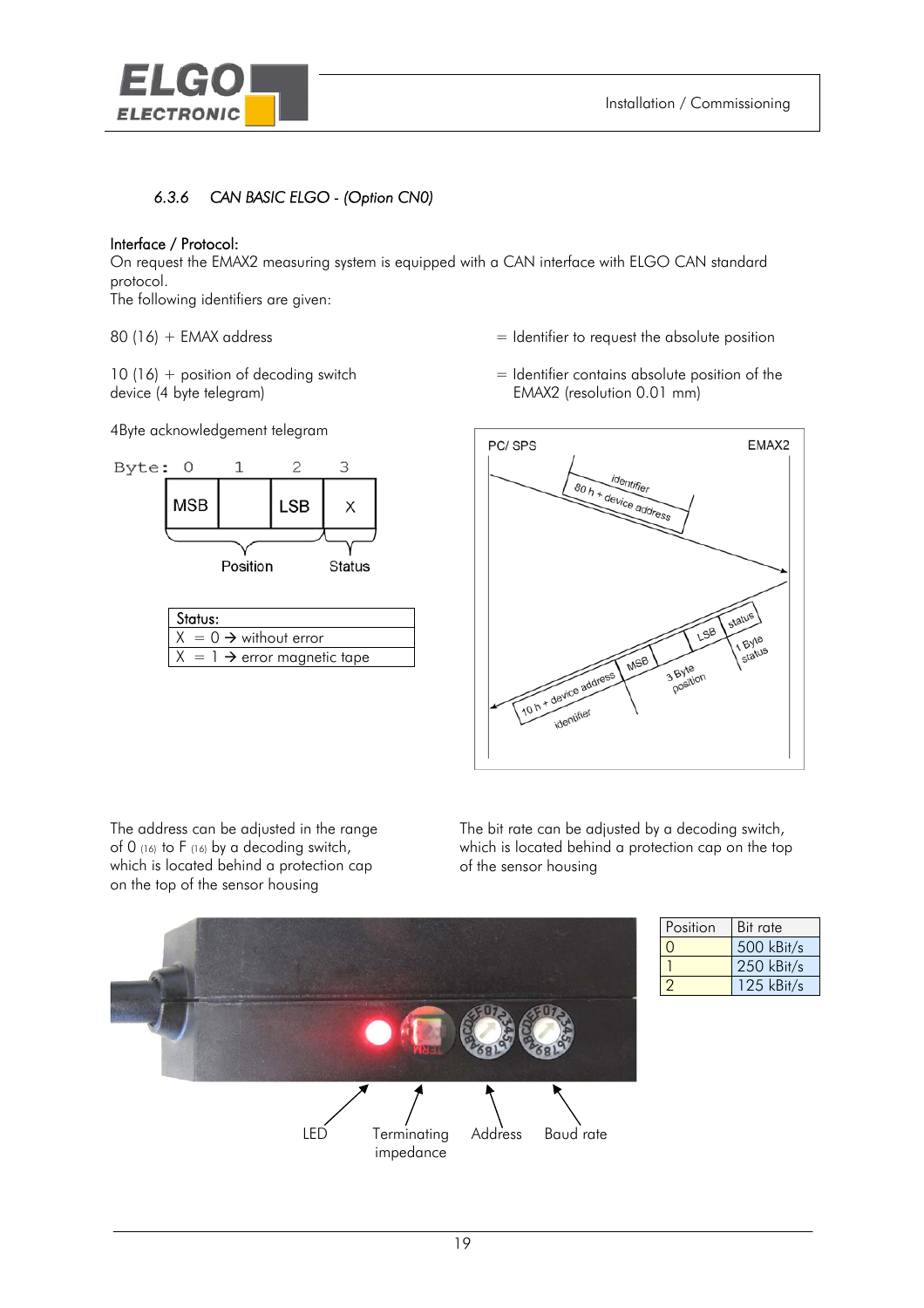

#### A/B – Incremental Output (Option HXXX or TXXX)

Optionally two 90° phase shifted square wave channels are available (shaft encoder compatible) with HTL-or TTL-output level (push/pull)

The EMAX resolution (at 4 edge triggering) can have the following amounts: 2.5  $\mu$ m; 5  $\mu$ m; 10  $\mu$ m; 25  $\mu$ m (for each pulse edge)

#### Incremental signals

| <b>H2N5</b>      | Incremental square wave signals HTL with 2.5 $\mu$ m resolution |
|------------------|-----------------------------------------------------------------|
| H <sub>005</sub> | Incremental square wave signals HTL with $5 \mu m$ resolution   |
| H010             | Incremental square wave signals HTL with 10 $\mu$ m resolution  |
| H <sub>025</sub> | Incremental square wave signals HTL with 25 $\mu$ m resolution  |
| <b>T2N5</b>      | Incremental square wave signals TTL with 2.5 $\mu$ m resolution |
| T005             | Incremental square wave signals TTL with 5 $\mu$ m resolution   |
| T010             | Incremental square wave signals TTL with 10 $\mu$ m resolution  |
| T025             | Incremental square wave signals TTL with 25 $\mu$ m resolution  |
|                  |                                                                 |
|                  |                                                                 |

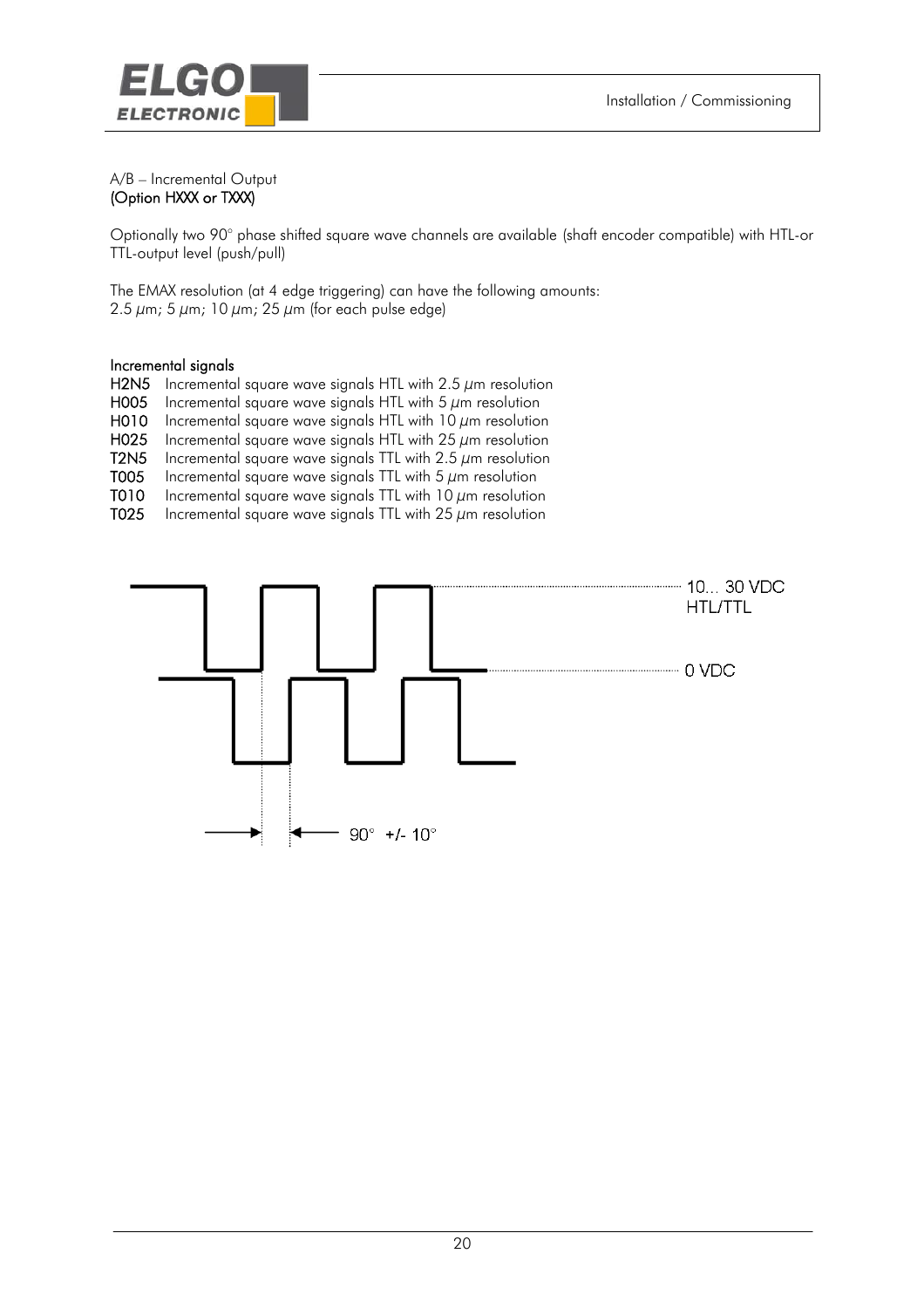<span id="page-20-0"></span>

## *6.3.7 Sine Cosine Incremental Signals (Option SC50)*

Optionally Sine Cosine signals with 1 Vpp are available. (push/pull output, short circuit resistant)





| Parameter           | Description                                   | min. | typ.            | max. | Unit   |
|---------------------|-----------------------------------------------|------|-----------------|------|--------|
| Medium voltage      | Um $(\sin)$ ,<br>Um (cos)                     | 2.4  | 2.5             | 2.6  | V      |
| Amplitude           | $sin - sin$<br>$\cos$ - $\cos$                | 400  | 500             | 600  | mV     |
| Relationship        | $(\sin - \sin) /$<br>$(cos - \overline{cos})$ | 0.9  | 1.0             | 1.1  |        |
| Difference of phase | φ                                             | 85   | 90<br>$+/- 10%$ | 95   | Degree |
| Distortion factor   | К                                             |      |                 | 3    | %      |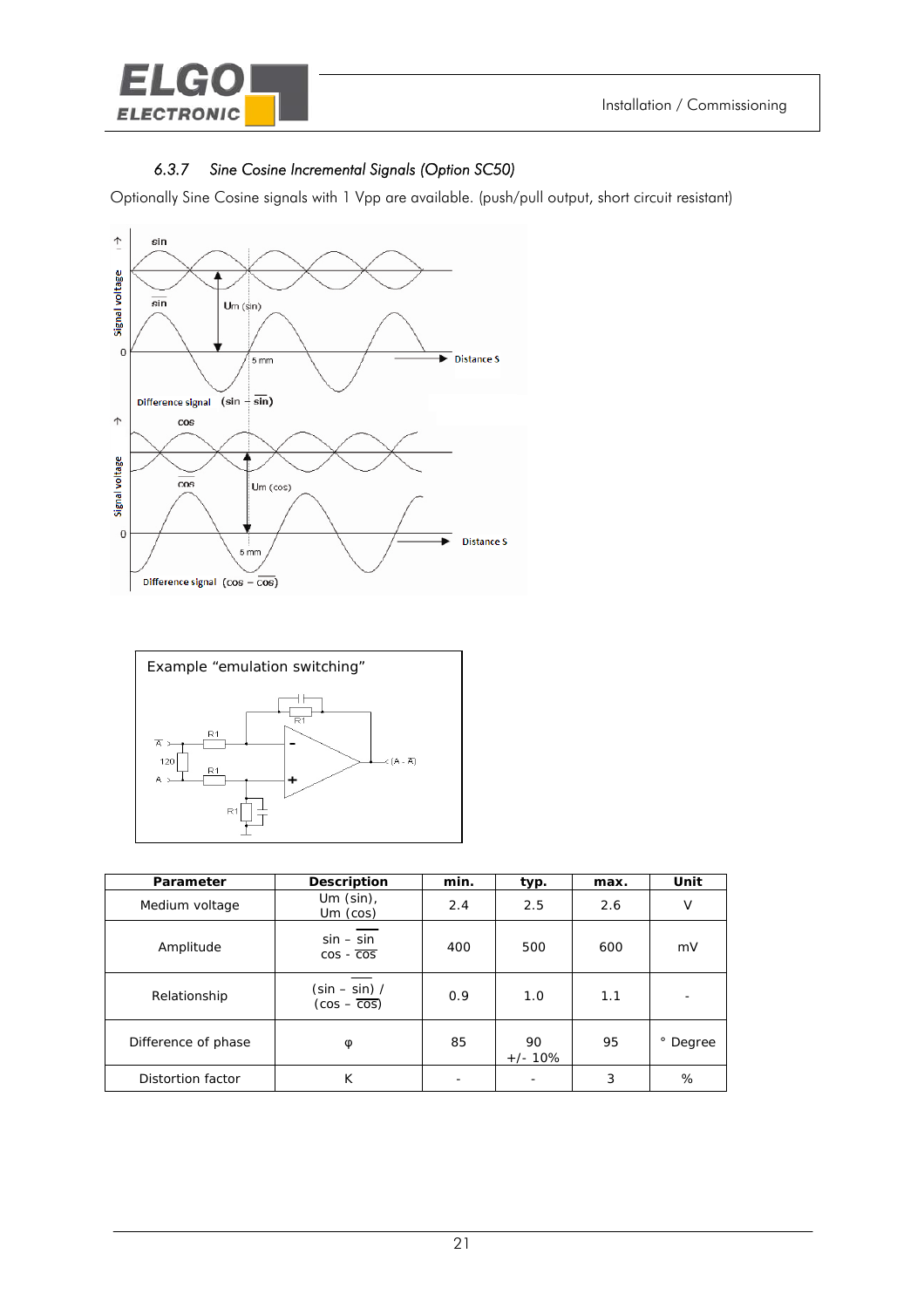<span id="page-21-0"></span>

Switch S3

#### *6.3.8 Terminating Impedance*

As standard the interfaces CANopen, CAN BASIC ELGO (CN0) and RS422 are supplied with a termination impedance of 120  $\Omega$  inside of the interface input. The termination impedance can be deactivated with the S3 switch. The SSI interface is also supplied with an integrated termination impedance. When using option V (encapsulated – IP65) the deactivation of the termination impedance has to be specified by ordering as option A (without termination impedance).

22



In order to deactivate the termination impedance switch S3 use microscrewdrivers counter-clockwise.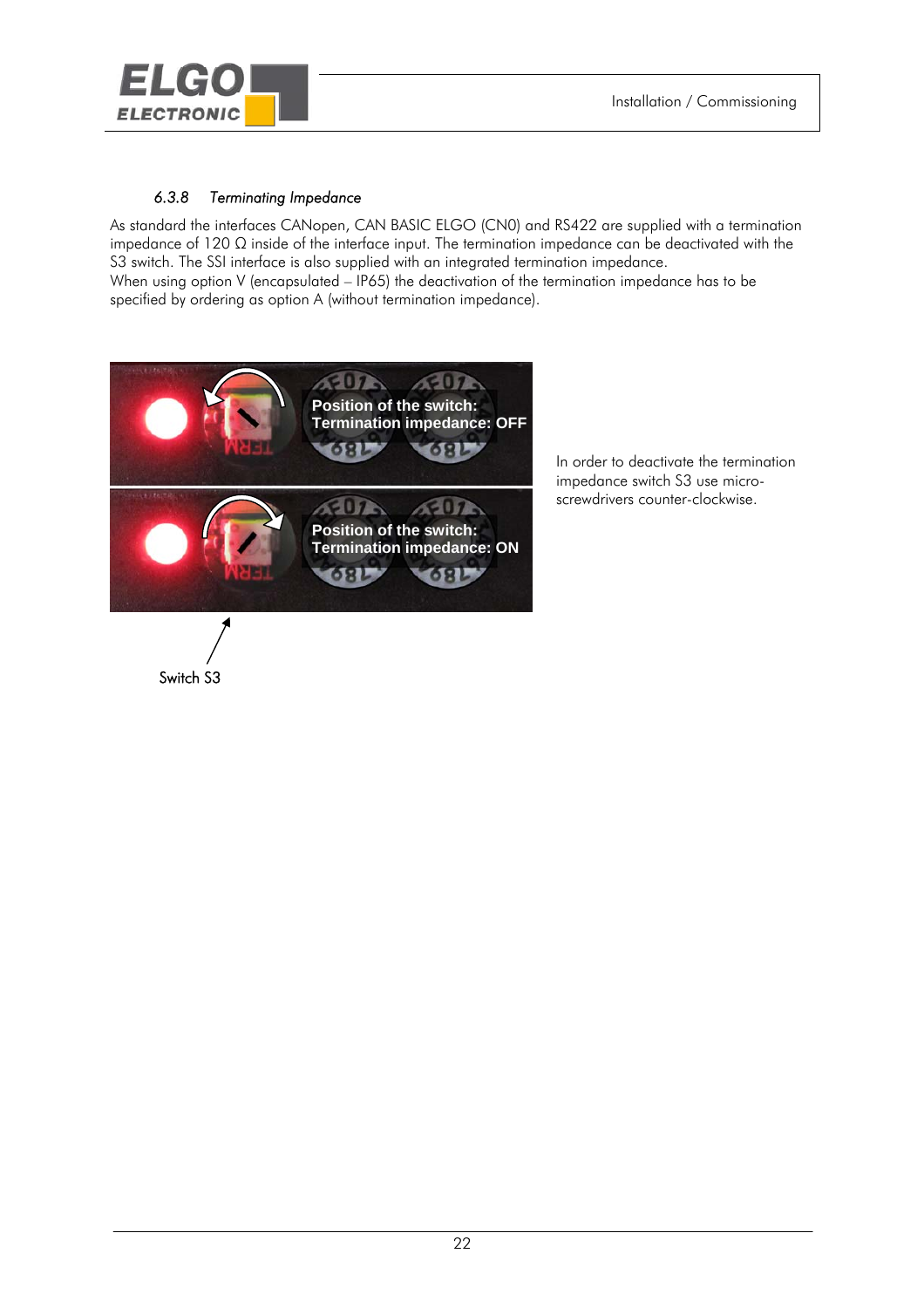<span id="page-22-0"></span>

# **7 Options**

# **7.1 Magnetic Tape**

The magnetic tape consists of 3 components (see picture 5)

- a magnetized flexible rubber tape (pos. 3), which is connected factory made with a
- steel band (pos. 5) and a
- covering band (pos. 1) , which is intended for the protection of the rubber tape.
- For mechanical protection of the magnetic tape the covering band must be stucked on. Additionally it protects the magnetic tape from extreme external magnetic influences. To reach a complete adhesion between the several materials a special sticky tape is

used (pos. 2, pos. 4, pos. 6).



**Picture 5: Components of the magnetic tape**

#### *7.1.1 Handling*

To avoid tension in the magnetic tape, don't tuck or twist it. Avoid also to store or to handle it with the magnetic rubber tape to the inside (min. bend radius 150 mm).

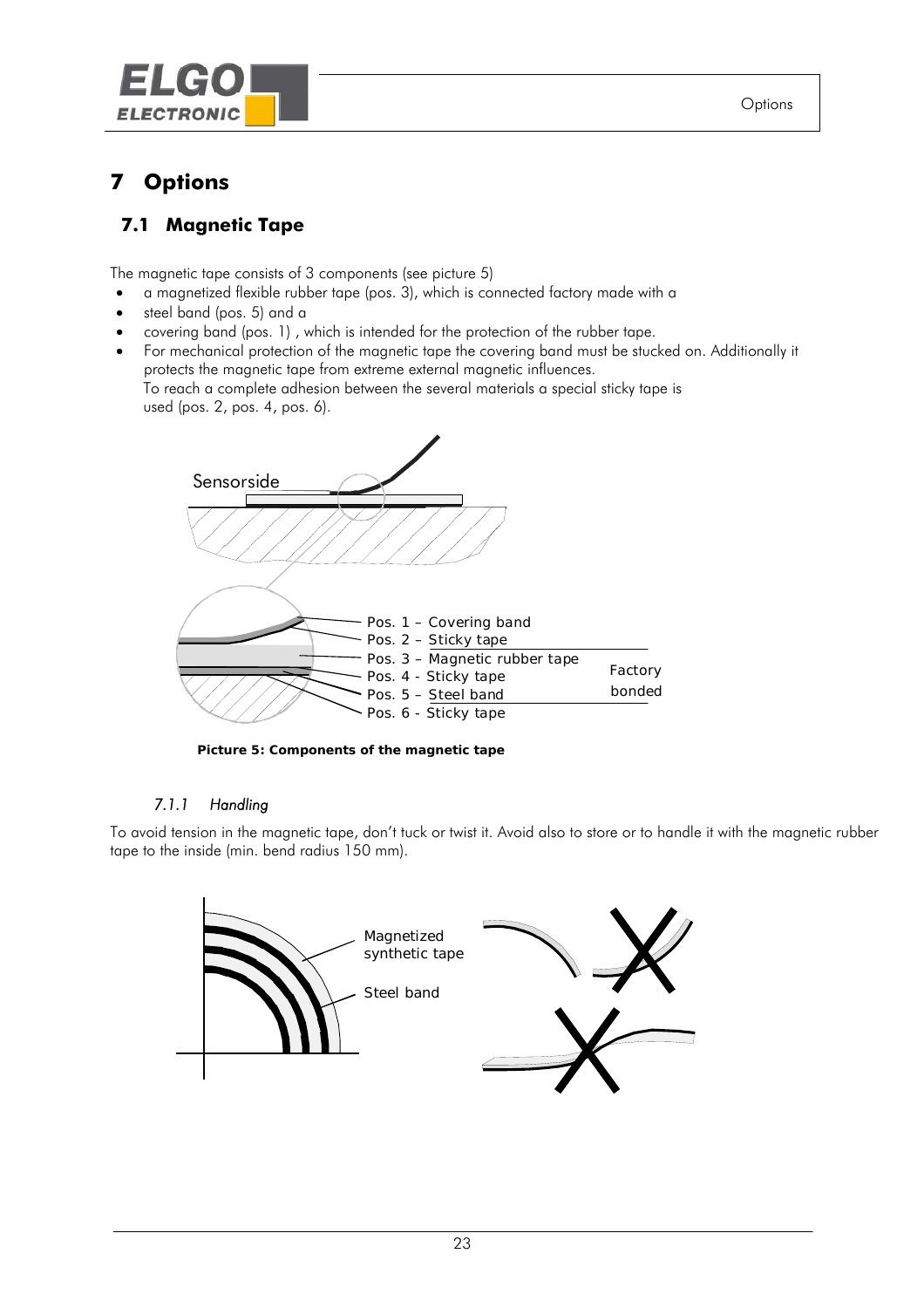<span id="page-23-0"></span>

### *7.1.2 Processing Note for Sticking*

The provided sticky tapes stick well on clean, dry and plain surfaces. The worse the pollution at the place of instalment, the better the sticky tapes should be. A surface roughness of R<sub>a</sub>  $\epsilon$  = 3.2 (R<sub>z</sub>  $\epsilon$  = 25 / N8) is recommendable. Typical solvent for cleaning surfaces are a 50/50 - isopropyl-alcohol / water mixture or heptane. The surfaces of materials as copper, brass etc. should be sealed to avoid an oxidation. The stability of the adhesion is directly depending on the contact, which the adhesive develops to the stuck surfaces. A high pressure results in a good surface contact.

The optimal sticking temperature is between  $+ 21$  °C and 38 °C.

Avoid colder sticking surfaces than  $+$  10 °C, because in this case the adhesive becomes too hard and perhaps a sufficient immediate adhesion is hardly to achieve. After proper sticking the stability of the connection is ensured, also when the temperature is below zero. The final tackiness of a sticking is from experience reached after approximately 72 hours (at + 21 °C). For sticking use only the provided sticky tape.

|                        | Chemicals that show little or no impact after 2-5 years when contacting permanently:   |                      |                               |
|------------------------|----------------------------------------------------------------------------------------|----------------------|-------------------------------|
| - Formic acid          | - Glycerol 93 °C                                                                       | - Linseed oil        | - Soybean oil                 |
| - cotton oil           | - Iso-Octane                                                                           | - N-Hexane           | - Lactic acid                 |
| - Formaldehyde 40%     | - Petroleum                                                                            |                      |                               |
|                        | Chemicals that show weak to moderate effects after 1 year when contacting permanently: |                      |                               |
| - Acetone              | - Petrol                                                                               | - Acetic acid 20%30% | - Oleic acid                  |
| - Kerosene             | - Acetylene                                                                            | - Steam              | -(glacial) acetic acid        |
| - Seawater             | - Ammonia                                                                              | - isopropyl ether    | - Stearic acid 70 °C          |
|                        | Chemicals that show a strong impact after 1-5 month when contacting permanently:       |                      |                               |
| - Benzene              | - Nitric acid                                                                          | - Turpentine         | - Paint solvents              |
| - Carbon tetrachloride | - Trichlorethylene                                                                     | - Nitrobenzene       | - Hydrochloric acid 37%, 93°C |
| - Tetrahydrofuran      | - Toluene                                                                              | - Xylene             | - Red fuming Nitric acid      |

#### *7.1.3 Resistance to Chemicals of the Magnetic Tape*

#### *7.1.4 Sticking and Cutting*



 $\overline{a}$ 

#### **NOTE!**

When sticking the magnetic tape pay attention to the marks on the magnetic tape and on the sensor head. A faulty installation delivers incorrect values. An already stuck magnetic tape is ruined after removing and can't be used again. Observe also the counting direction of the measuring system. The magnetic tape and the covering band must be cut to the exact length before sticking.

**Magnetic tape length = measuring length + Sensor length**

Preferably the magnetic tape should be stuck into a nut or aligned to an edge.

Procedure for sticking: The magnetic tape is already factory bonded with the steel band, in between is a double sided sticky tape. Stick the provided sticky tape onto the carrier side (= steel band).

Now adjust the magnetic tape and stick it onto the surface. The best way to stick the magnetic tape is to do it in two steps. Remove the first half of the adhesive film from the sticky tape and stick it, then do the rest length.

Then stick the sticky tape onto the covering band. It is not important on which side of the covering band the sticky tape is stuck on. Stick the covering band onto the visible brown magnetized synthetic tape.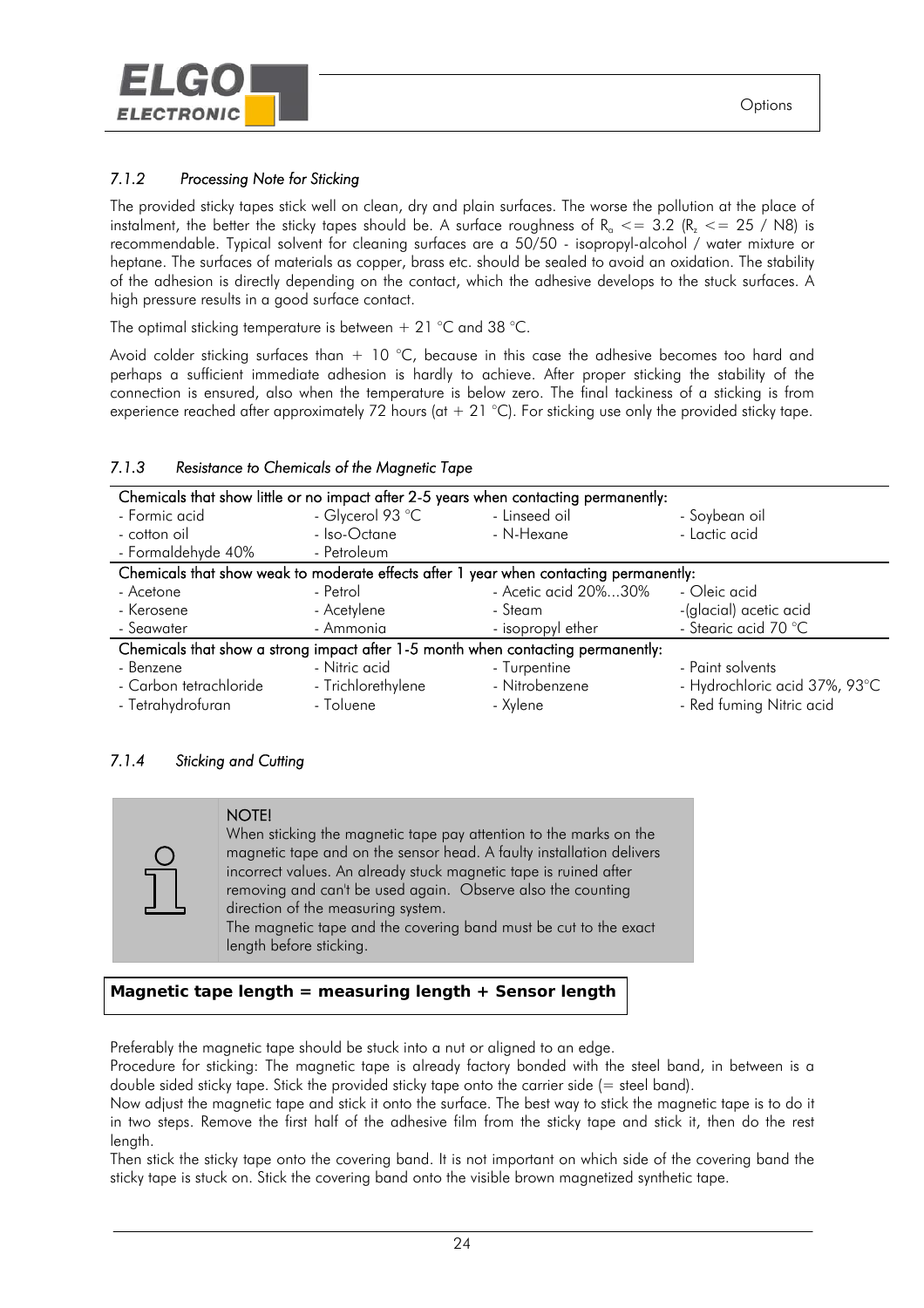<span id="page-24-0"></span>

# **8 Operation**

# **8.1 Offset**

After the installation of the magnetic tape and the measuring system (sensor head), a value is transmit by the interface. Because this value does not conform to the machine zero point, an offset should to be deposited at the controller side.



#### NOTE!

An offset is necessary in each case of a replacement of the EMAX encoder (sensor head) or magnetic tape.

# **9 Interference**

The following chapters describe possible causes for malfunction and the instructions to correct them. If you observe recurring errors you might consider electrical interference suppression measures as described in section 9.2.

If errors cannot be corrected with the following instructions please contact the manufacturer (see last page).

# **9.1 Security**

#### Basics:

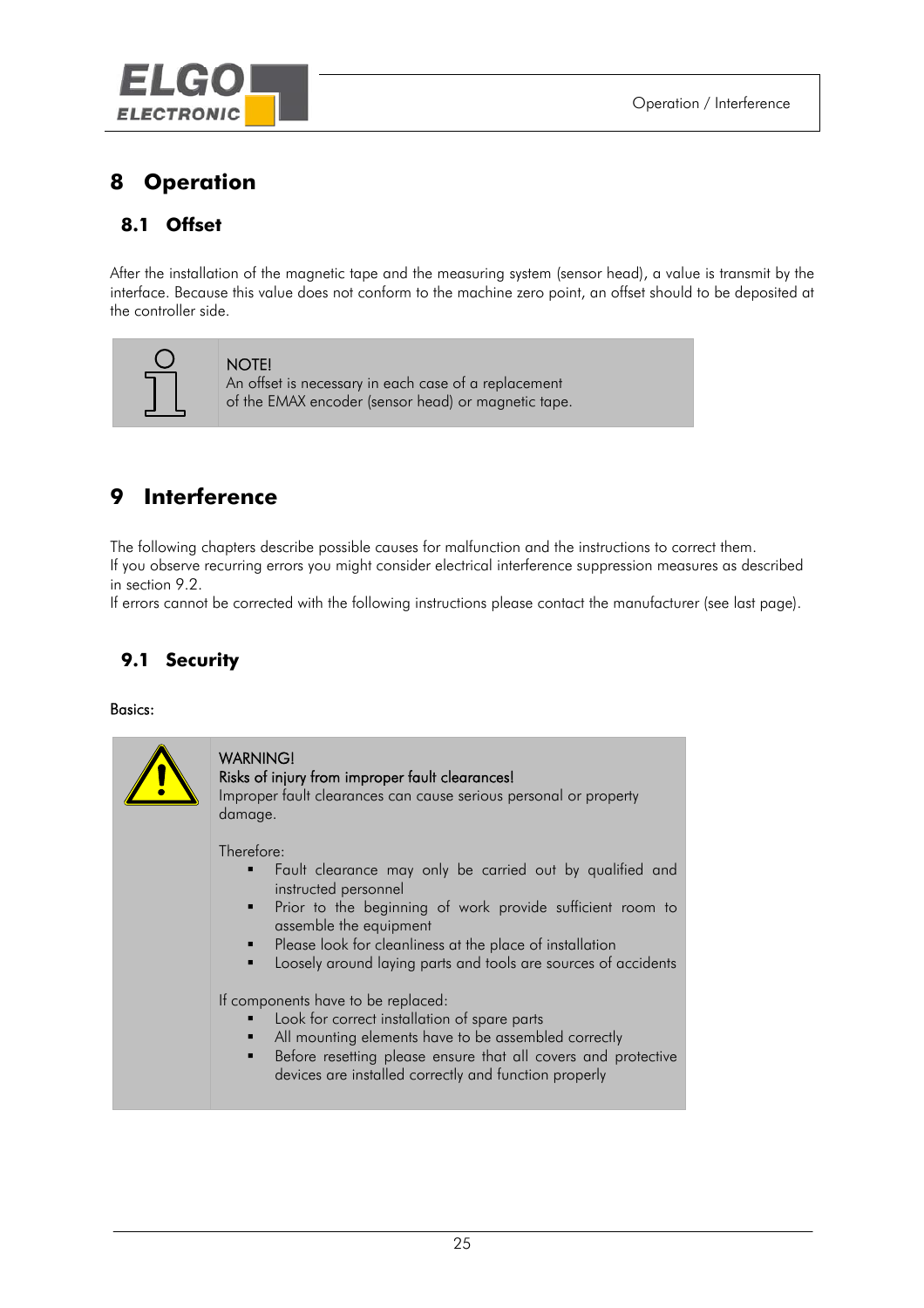<span id="page-25-0"></span>

# **9.2 Electrical Interference Suppression**

The shield of signal output cable should only be connected one-way to the following electrical device. Signal wires should be installed separately from load power lines and with a safe distance of at least 0.5 m to capacitive and inductive interferences such as contactors, relays, motors, switching power supplies, timed controllers.

If interferences occur in spite of applying all above mentioned measures proceed as follows:

- Add RC elements over contactor coils of AC contactors (for example 0.1  $\mu$ F/100  $\Omega$ )
- Add recovery diodes over DC inductances
- Add RC elements over each drive phase (in connector box of the drive).
- Do not connect the GND potential with PE (earth potential)!

# **9.3 Restart after Fault Clearance**

After fault clearance:

- 1. Reset emergency stop switch.
- 2. Quit disturbance on the control system.
- 3. Make sure that no person is located in the danger zone.
- 4. Start operating as explained in chapter "Operation". The shield oft he signal output cable should only be connected to one side oft the subsequent electronic. The signal output cable must be passed separately from power supply lines and a safety distance of at least 0.5 m has to be kept to inductive and capacitive sources of interference as contactors, relays, motors, power supplies, switch mode regulators etc.

# **10 Maintenance**

The device is maintenance-free.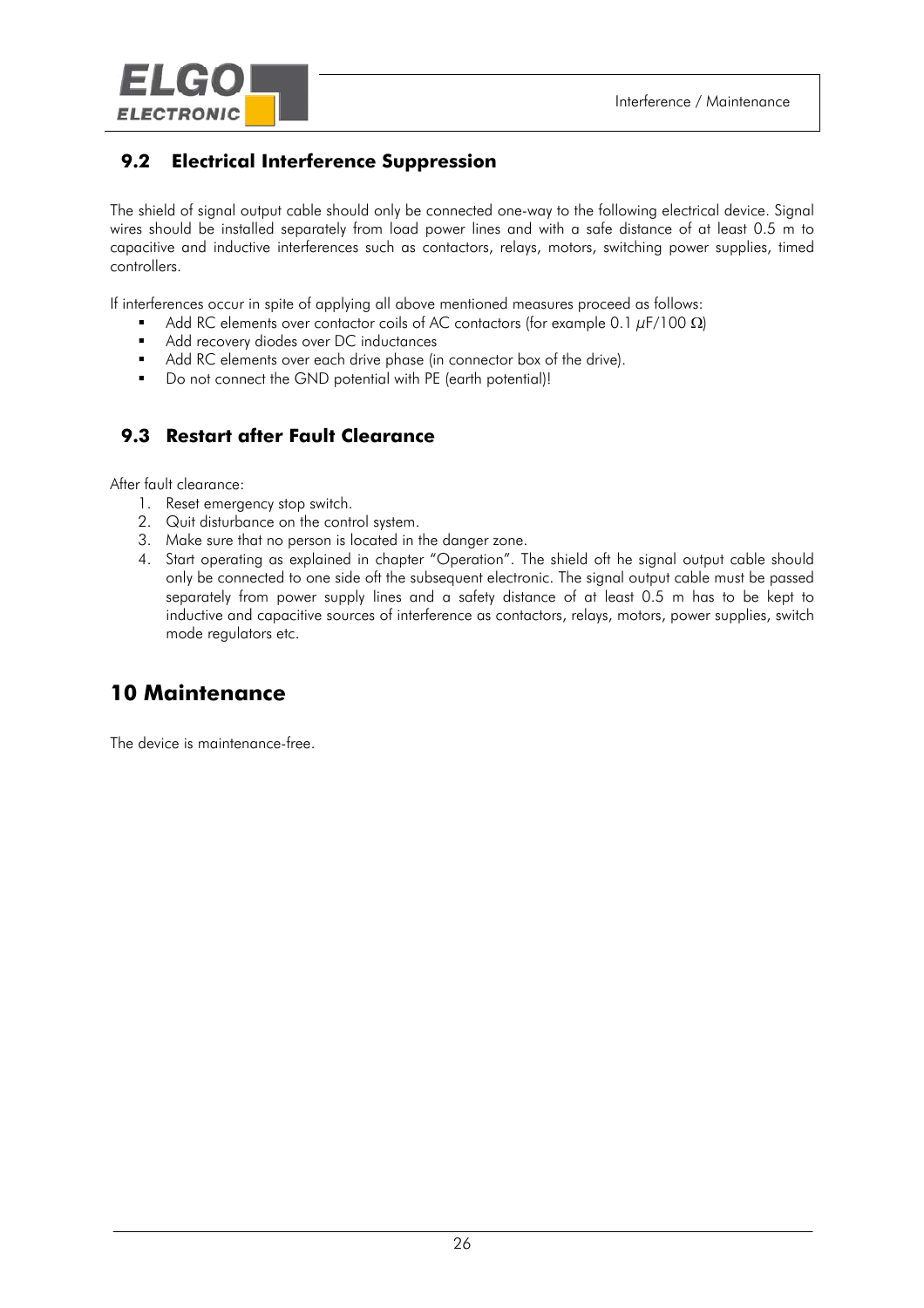<span id="page-26-0"></span>

# **11 Type Designation EMAX2**

For ordering please use the following reference code:

#### **Sensor head**

|        | <b>EMAX</b><br>A A B B B C C C D D D E E E E F G G G G H I J J J J                             |                                                                                                                                                                                                                                                                                                                                                                                                                                                                                                                                                                                                                  | Note:<br>Please use description EMAL, if a<br>measuring length of at least 20 meters is<br>needed (Surcharge for 20 m when |  |
|--------|------------------------------------------------------------------------------------------------|------------------------------------------------------------------------------------------------------------------------------------------------------------------------------------------------------------------------------------------------------------------------------------------------------------------------------------------------------------------------------------------------------------------------------------------------------------------------------------------------------------------------------------------------------------------------------------------------------------------|----------------------------------------------------------------------------------------------------------------------------|--|
| A      | SN number<br>00                                                                                | 0.99                                                                                                                                                                                                                                                                                                                                                                                                                                                                                                                                                                                                             | ordering an additional option).                                                                                            |  |
| B      | 015                                                                                            | Signal cable (Cable length in dm)<br>1.5 <sub>m</sub>                                                                                                                                                                                                                                                                                                                                                                                                                                                                                                                                                            |                                                                                                                            |  |
| C      | Resolution in $\mu$ m<br>010<br>F10                                                            | 10 $\mu$ m – for system accuracy in $\mu$ m +/- (150+20xL)<br>10 $\mu$ m – for system accuracy in $\mu$ m +/- (50+20xL)<br>(Surcharge for options)                                                                                                                                                                                                                                                                                                                                                                                                                                                               |                                                                                                                            |  |
| D      | Interface<br>SBO<br>SG <sub>0</sub><br>CA <sub>0</sub><br>CN <sub>0</sub><br>420<br>A20<br>230 | SSI-Interface (25 Bit Binary code)<br>SSI-Interface (25 Bit Gray code)<br>CANopen (DS406)<br>CAN BASIC ELGO<br>RS422<br>Addressable RS422<br><b>RS232</b>                                                                                                                                                                                                                                                                                                                                                                                                                                                        |                                                                                                                            |  |
| E      | <b>Bit rate</b><br>09k6<br>19k2<br>38k4<br>125k                                                | 9600 Bit/s - Standard bit rate for RS232 (230) and 422 (420/A20)<br>19200 Bit/s for RS232 or RS422<br>38400 Bit/s for RS232 or RS422<br>125000 Bit/s for CAN                                                                                                                                                                                                                                                                                                                                                                                                                                                     | Note:                                                                                                                      |  |
|        | 250k<br>500k<br>1 MHz                                                                          | 250000 Bit/s for CAN<br>500000 Bit/s for CAN<br>1000000 Bit/s for CAN                                                                                                                                                                                                                                                                                                                                                                                                                                                                                                                                            | Coding switch settings on request!                                                                                         |  |
| F<br>G | Options<br>F<br>D <sub>9</sub> M <sub>0</sub><br>M8F0<br>R5MO                                  | Device address 0 F (Default setting: device address 0)<br>Connector (9-pin SUB-D plug with ELGO default settings)<br>Connector (8-pin M16 cable socket with ELGO default SSI settings – according to ELGO PNO1)<br>5-pin M12 plug with ELGO default settings                                                                                                                                                                                                                                                                                                                                                     |                                                                                                                            |  |
| H.     | V<br>A                                                                                         | Sealed construction<br>Without termination impedance                                                                                                                                                                                                                                                                                                                                                                                                                                                                                                                                                             |                                                                                                                            |  |
| J      | <b>H2N5</b><br>H005<br>H010<br>H025<br><b>T2N5</b><br>T005<br>T010<br>T025<br>SC <sub>50</sub> | Incremental signals<br>Incremental square wave signals HTL with $2.5 \mu m$ resolution<br>Incremental square wave signals HTL with 5 $\mu$ m resolution<br>Incremental square wave signals HTL with 10 $\mu$ m resolution<br>Incremental square wave signals HTL with 25 $\mu$ m resolution<br>Incremental square wave signals TTL with 2.5 $\mu$ m resolution<br>Incremental square wave signals TTL with 5 $\mu$ m resolution<br>Incremental square wave signals TTL with 10 $\mu$ m resolution<br>Incremental square wave signals TTL with 25 $\mu$ m resolution<br>Sine-Cosine-Signal 1 Vpp, 5 mm pole pitch |                                                                                                                            |  |
| Note:  |                                                                                                | Please fill in "-" for ordering options, which are not desired.                                                                                                                                                                                                                                                                                                                                                                                                                                                                                                                                                  |                                                                                                                            |  |
|        | Your order:                                                                                    |                                                                                                                                                                                                                                                                                                                                                                                                                                                                                                                                                                                                                  |                                                                                                                            |  |

**EMAX** 

**EMAX \_ \_ \_ \_ \_ \_ \_ \_ \_ \_ \_ \_ \_ \_ \_ \_ \_ \_ \_ \_ \_ \_ \_ \_ \_ \_ A A B B B C C C D D D E E E E F G G G G H I J J J J**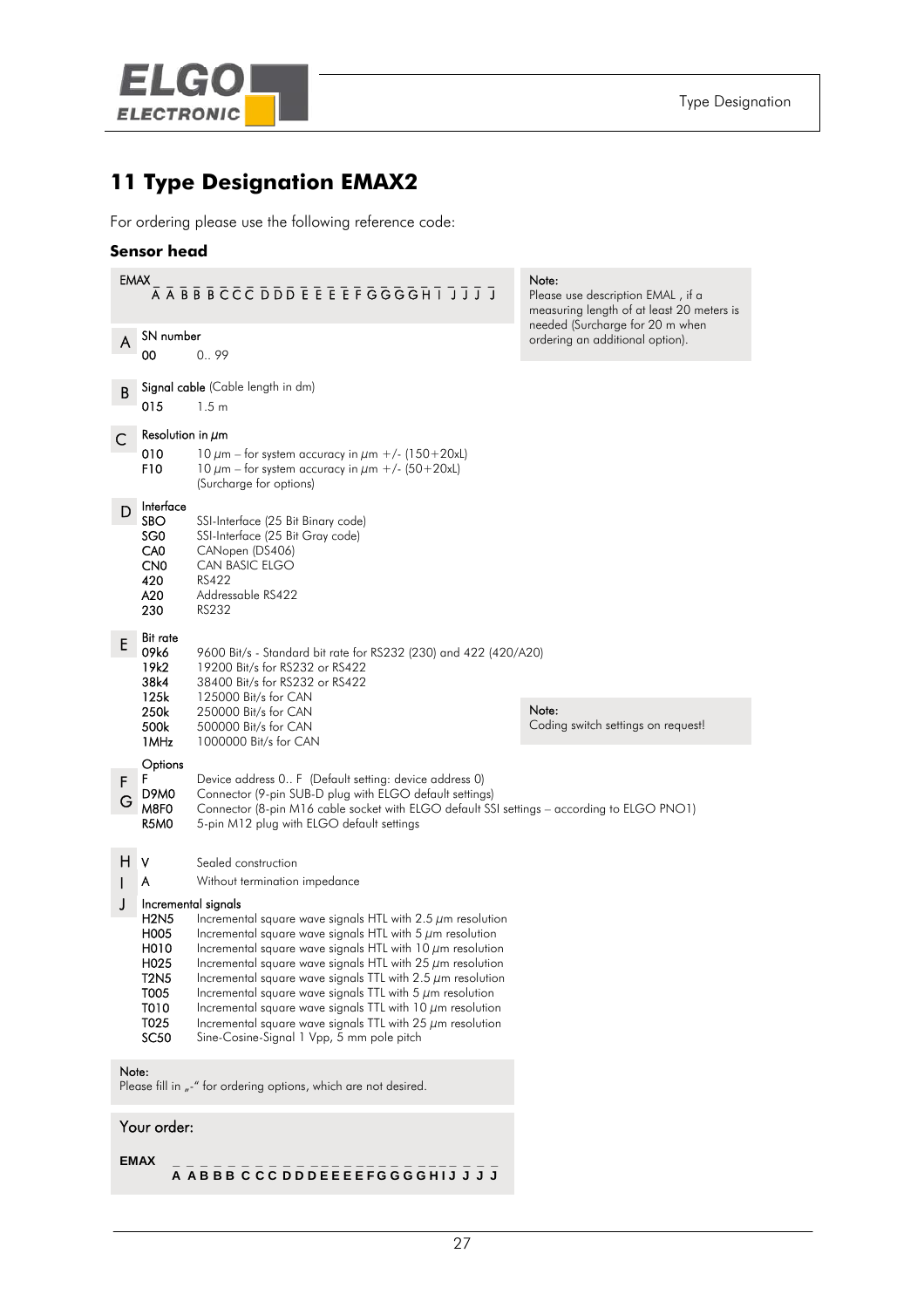

#### Examples:

#### **EMAX 0 0 0 1 5 0 1 0 S B 0 - - - - - - - - - - - - - - - A A B B B C C C D D D E E E E F G G G G H I J J J J**

EMAX2 with SSI binary interface, 25 bit and 1.5 m cable

#### **EMAX 0 0 0 1 5 0 1 0 S B 0 - - - - - M 8 F 0 - - - - - - A A B B B C C C D D D E E E E F G G G G H I J J J J**

EMAX2 with SSI binary interface, 25 bit and 1.5 m cable and M16 cable socket for PNO1

#### **EMAX 0 0 0 1 5 0 1 0 S G 0 - - - - - - - - - - - T 2 N 5 A A B B B C C C D D D E E E E F G G G G H I J J J J**

 EMAX2 with SSI Gray interface, 25 bit, 1.5 m cable, TTL square wave signals, 2.5 μm resolution

#### **EMAX 0 0 0 1 5 0 1 0 C N 0 1 2 5 k 0 - - - - - - - - - - A A B B B C C C D D D E E E E F G G G G H I J J J J**

 EMAX2 according to ELGO standard with CAN BASIC ELGO interface, 1.5 m cable, 125 kbit/s and decive address: 0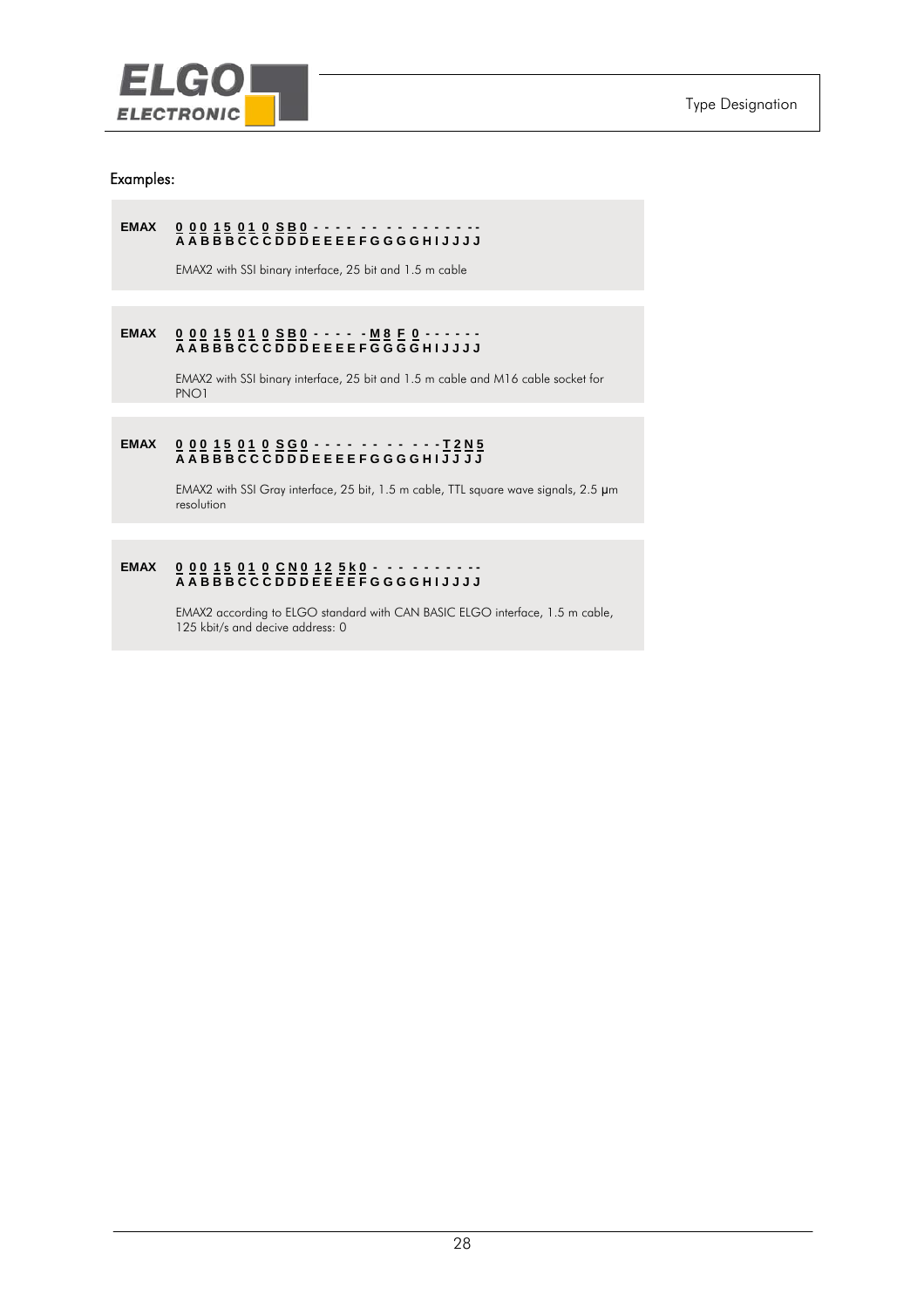<span id="page-28-0"></span>

# **12 Accessories**

#### **Magnetic tape** *AB20-50-20-2-R-11:* Art. No.: 731000110

| <b>Technical Data</b>                                           |                                                                                                                                                                                                                                                                                                          |
|-----------------------------------------------------------------|----------------------------------------------------------------------------------------------------------------------------------------------------------------------------------------------------------------------------------------------------------------------------------------------------------|
| Operating temperature $-20^\circ$ up to $+85^\circ\text{C}$     |                                                                                                                                                                                                                                                                                                          |
|                                                                 | Stock temperature $-40^{\circ}$ up to $+95^{\circ}$ C                                                                                                                                                                                                                                                    |
|                                                                 | Humidity max 80 % (non-condensing)                                                                                                                                                                                                                                                                       |
| Thermal expansion $\Delta L$                                    | $\Delta L = L \times \alpha \times \Delta \beta$                                                                                                                                                                                                                                                         |
|                                                                 | $(L = measuring length in meter)$                                                                                                                                                                                                                                                                        |
|                                                                 | $(\Delta \theta =$ relative temperature change)                                                                                                                                                                                                                                                          |
|                                                                 | depending on 20° room temperature in °K                                                                                                                                                                                                                                                                  |
| Linear expansion coefficient $\alpha$ 16 x 10 <sup>-6</sup> 1/K |                                                                                                                                                                                                                                                                                                          |
|                                                                 | Bending radius minimal 150 mm                                                                                                                                                                                                                                                                            |
| Protection class <b>IP65</b>                                    |                                                                                                                                                                                                                                                                                                          |
|                                                                 | Width $20$ mm $+/$ 0.3 mm                                                                                                                                                                                                                                                                                |
|                                                                 | Thickness $1.8$ mm $+/$ - 0.1 mm (magnetic tape R)                                                                                                                                                                                                                                                       |
|                                                                 | Max. available lengths 10 m (for option EMAL: 20 m) minimum length 0.2 m                                                                                                                                                                                                                                 |
| Basic pole length 5 mm                                          |                                                                                                                                                                                                                                                                                                          |
| Amount of tracks (absolute) 2                                   |                                                                                                                                                                                                                                                                                                          |
|                                                                 | Influence of external magnetic External magnetic fields are not allowed to exceed 64 mT (640 Oe;<br>fields 52kA/m) at the magnetic tape surface, because it can destroy and damage<br>the magnetic tape code. Magnetic fields $> 1$ mT at the measuring system<br>have an impact to the system accuracy. |
| Radius of curvature min. 150 mm                                 |                                                                                                                                                                                                                                                                                                          |
|                                                                 | Magnetic tape length 0.15 m corresponds to the effective measuring length                                                                                                                                                                                                                                |

#### **Guiding wagon** *FW2080***:** Art. No.: 734LF0003

#### **Guiding rail** *FS-1000 (1 m) / FS1500 (1.5 m) / FS-2000 (2 m)* **for** *EMAX* **with** *FW2080:*

- possible rail length: 1 m, 1.5 m or 2 m,
- measures: length (according to the order) x width (25 mm) x height (6 mm)
- for length  $> 2m$  please order several guiding rails in the desired measuring length (up to a maximum of 10m)

 example: 5 guiding rails can be stringed together, to reach the maximal possible measuring length of 10 meters. The magnetic tape is glue on completely onto the guiding rails which are stringed together.

 AB20-50-20-2-R-11 guided option, please order the desired length. The magnetic tape is stuck completely onto the guiding rails which are stringed together.

#### **SSI/Profibus converter** *PNO1***:**

Interface converter from SSI to Profibus DP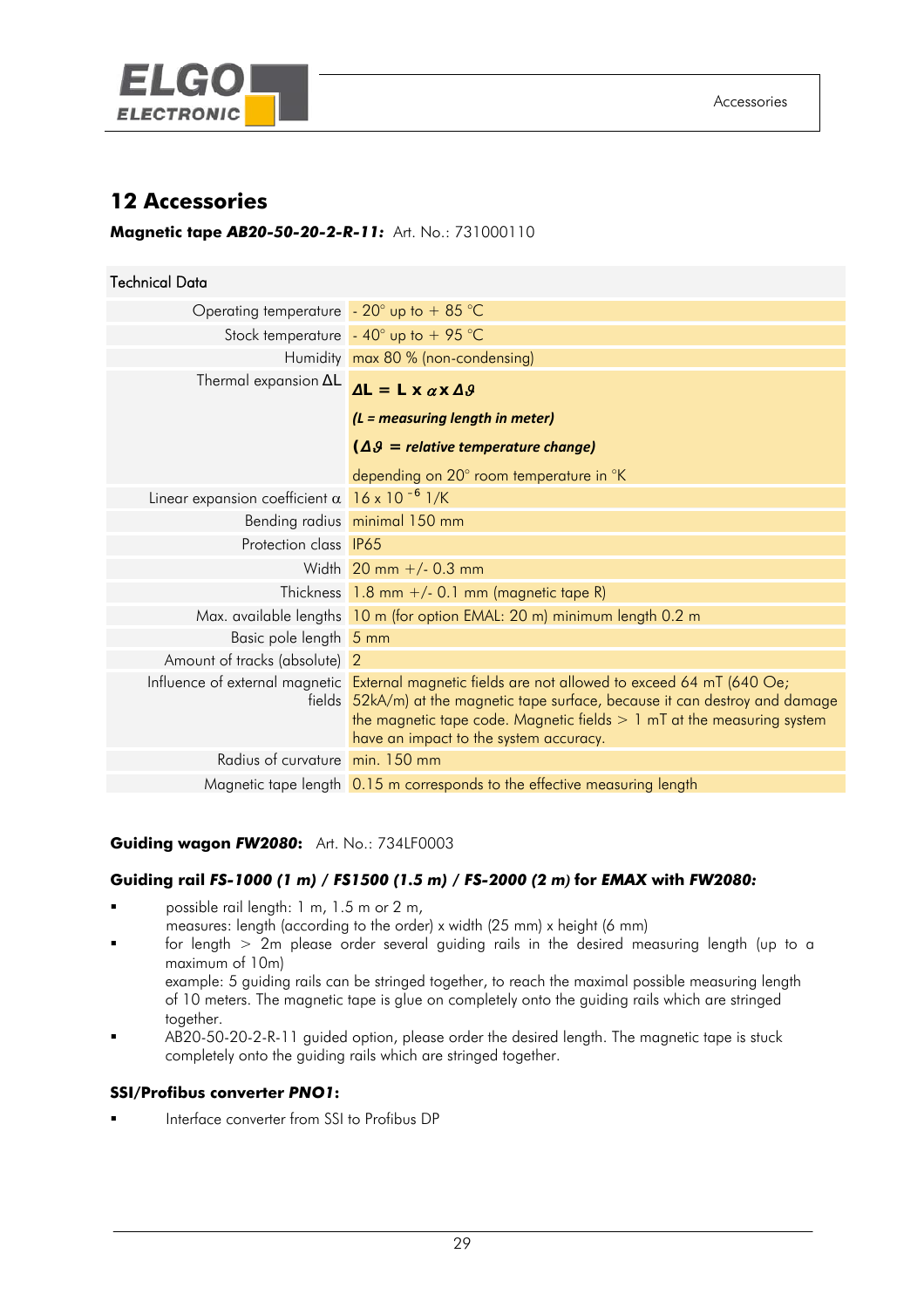<span id="page-29-0"></span>

# 13 Index

# $\mathbf{A}$

| А |
|---|
|   |
| B |
|   |
| С |
|   |
| D |
|   |
| Ε |
|   |
| F |
|   |
| G |
|   |
| Н |
|   |
| ı |
|   |

# $\boldsymbol{M}$

| Ο |  |
|---|--|
|   |  |

#### $\pmb{P}$

#### $\pmb{R}$

## $\mathsf{s}$

#### $\overline{r}$

| $\cdots$ |  |
|----------|--|

#### W

|--|